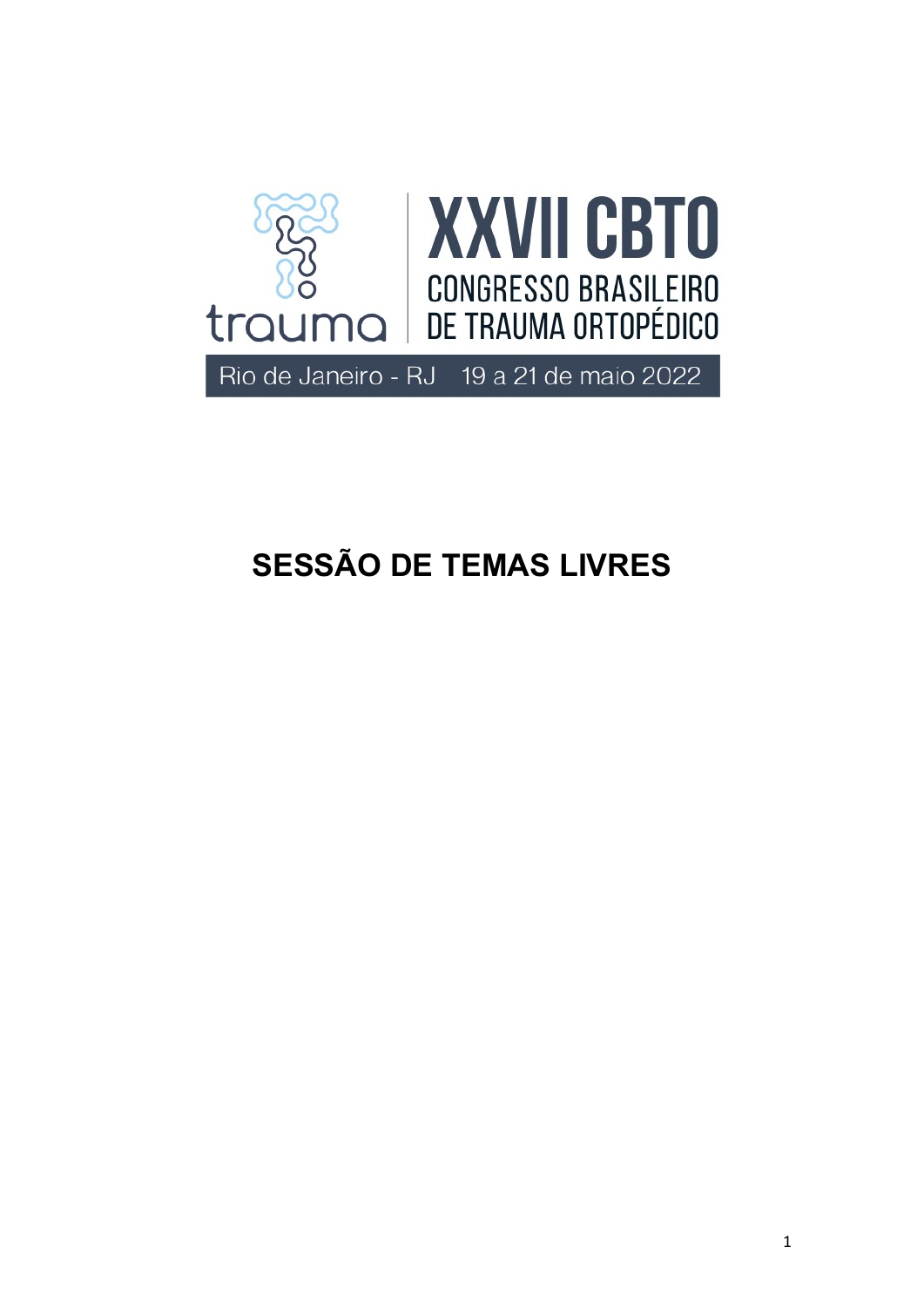### Inter-observer reliability of alternative diagnostic methods for proximal humerus fractures: a comparison between attending surgeons and orthopedic residents in training

Autores Luiz Fernando Cocco <sup>1</sup> , João Alberto Yazzigi Jr. <sup>1</sup> , Helio Jorge Fernandes Alvachian <sup>1</sup>, Fernando Baldy dos Reis <sup>1</sup>, Marcus Vinicius Malheiros Luzo <sup>1</sup>

Instituição <sup>1</sup> UNIFESP - Universidade Federal de São Paulo (Rua Napoleão de Barros, 715, São Paulo/SP)

#### Resumo

#### Introdução

Proximal humerus fractures are frequent, and studies show low diagnostic agreement among the observers and an inaccurate classification of these lesions. This paper challenges these problems including alternative diagnostic methods such as 3D models and augmented reality and including the observers' period of experience as a factor.

#### Objetivos Primários

To assess the ability to interpret and classify PHF by experts and residents using four diagnostic alternatives (x-rays, CT, 3D models and augmented reality, through the AO and Neer classifications

Objetivos Secundários

Materiais e Métodos

Twenty experts and 30 residents in orthopedics classified PHF randomly distributed as x-ray, CT, 3D models and holography, using AO and Neer's classification. In the end, we evaluated the agreements between diagnostic methods and whether the experience of the observers interfered in the results

#### Resultados

We found kappa coefficients ranging from 0.241 to 0.624 between the AO and Neer classifications, concerning the diagnostic methods used. We identified image modality differences, where 3D models have kappa value superior to that of CT scans. There were no differences between kappa scores for x-ray and holography compared to the others. The kappa scores for AO and Neer classification and observer period of experience showed no differences about the diagnostic method used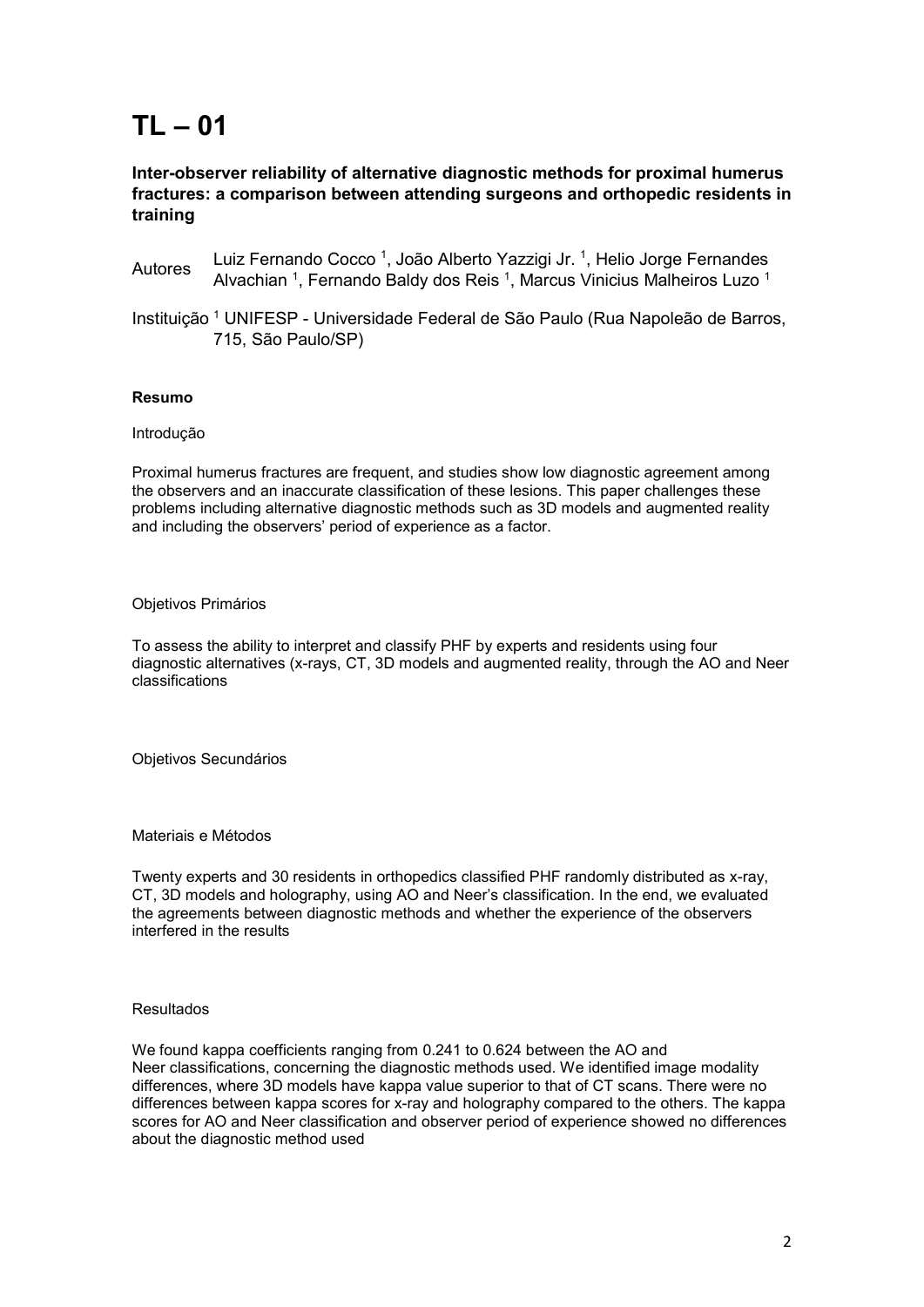These paper were able to prove statistically the capacity that 3D models have for a better diagnostic agreement between the evaluators.

#### Conclusões e Apoio financeiro

The 3D models improve diagnostic agreement for PHF evaluation among experts or resident. The holography showed good agreement between the experts and can be a similar option to xray and CT scan in the evaluation and classification of these fractures. The observers' period of experience did not improve the diagnostic agreement between the image modalities studied

Palavras-chaves: 3D models, Augmented reality, Holographies, Humerus fracture

#### Referências Bibliográficas

1. Brorson S. Fractures of the proximal humerus: history, classification, and management. Acta Ortoph Supplementum. 2013;84:1–32 https://doi.org/10. 3109/17453674.2013.826083. 2. Cocco LF, Ejnisman B, Belangero PS, Cohen M, Reis FBD. Quality of life after antegrade intramedullary nail fixation of humeral fractures: a survey in a selected cohort of Brazilian patients. Patient Saf Surg. 2018; https://doi.org/ 10.1186/s13037-018-0150-8. 3. Gracitelli MEC, Dotta TAG, Assunção JH, Malavolta EA, Andrade-Silva FB, Kojima KE, Ferreira Neto AA. Intraobserver and interobserver agreement in the classification and treatment of proximal humeral fratures. J Shoulder Elb Surg. 2017;26:1097–102. https://doi.org/10.1016/j.jse.2016.11.047 Epub 2017 Jan 26. 4. Resch H, Tauber M, Neviaser RJ, Neviaser AS, Majed A, Halsey T, Hirzinger C, Al-Yassari G, Zyto K, Moroder P. Classification of proximal humeral fractures based on a pathomorphologic analysis. J Shoulder Elb Surg. 2016;25:455–62 https://doi.org/10.1016/j.jse.2015.08.006. 5. Shrader MW, Sanchez-Sotelo J, Sperling JW, Rowland CM, Cofield RH. Understanding proximal humerus fractures: image analysis, classification, and treatment. J Shoulder Elb Surg. 2005;14:497–505 https://doi.org/10. 1016/j.jse.2005.02.014. 6. Neer CS. Displaced proximal humeral fractures. Part I. Classification and evaluation. J Bone Joint Surg Am. 1970;52:1077–89. 7. Carofino BC, Leopold SS. Classifications in brief. The Neer classification for proximal humerus fractures. Clin Orthop Relat Res. 2013;471:39–43. 8. Kellam JF, Meinberg EG, Agel J, Karam MD, Roberts CS. Introduction: fracture and dislocation classification Compendium-2018: international comprehensive classification of fractures and dislocations committee. J Orthop Trauma. 2018;32:S1–S10. 9. Iordens GIT, Kiran C, Mahabier FE, Buisman NWL, Schep MGSR, Beenen LFM, Patka P, Esther MM, Van Lieshout DDH. The reliability and reproducibility of the Hertel classification for comminuted proximal humeral fractures compared with the Neer classification. J Orthop Sci. 2016;21:596–602 https://doi.org/10.1016/j.jos.2016.05.011. 10. Gumina S, Giannicola G, Albino P, Passaretti D, Cinotti G, Postacchini F. Comparison between two classifications of humeral head fractures: Neer and AO-ASIF. Acta Orthop Belg. 2011;77:751–7. 11. Abtin F, Rick T, John MR, John PG, Asif MI. Classification and treatment of proximal humerus fractures: inter-observer reliability and agreement across imaging modalities and experience. J Orth Surg Res. 2011;6:38 http://www. josr-online.com/content/6/1/38. 12. Brorson S, Hróbjartsson A. Training improves agreement among doctors using the Neer system for proximal humeral fractures in a systematic review. J Clin Epidemiol. 2008;61:7–16. 13. Stig B, Olsen BS, Frich LH, Jensen SL, Sørensen AK, Krogsgaard M, Hróbjartsson A. Surgeons agree more on treatment recommendations than on classification of proximal humeral fractures. BMC Musculoskeletal Disord. 2012;13:114 http://www.biomedcentral.com/1471-2474/13/114. 14. Sjödén GO, Movin T, Güntner P, Aspelin P, Ahrengart L, Ersmark H, Sperber A. Poor reproducibility of classification of proximal humeral fractures. Additional CT of minor value. Acta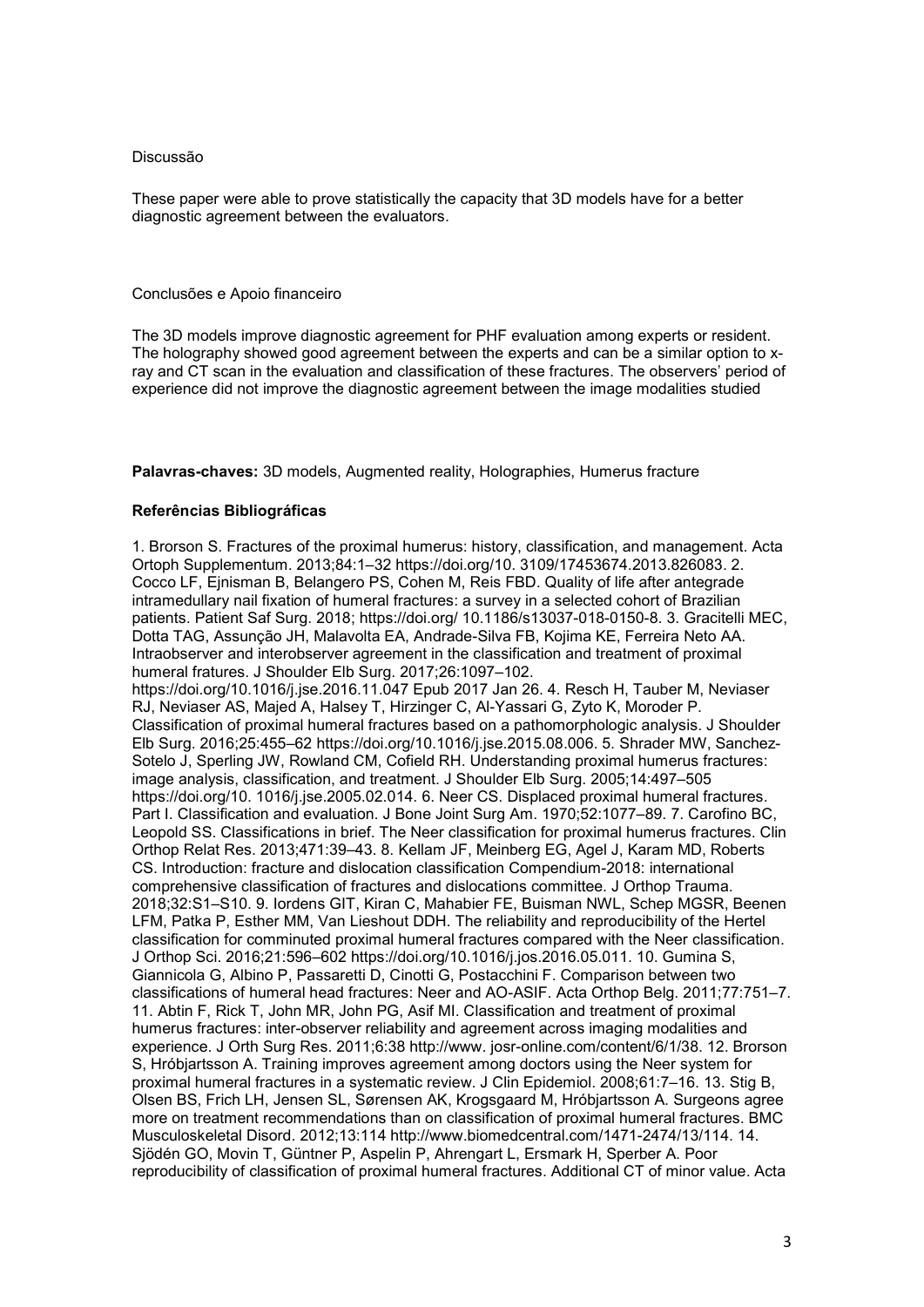Orthop Scand. 1997;68:239–42. 15. You W, Liu LJ, Chen HX, Xiong JY, Wang DM, Huang JH, Ding J, Wang DP. Application of 3D printing technology on the treatment of complex proximal humeral fractures (Neer3-part and 4-part) in old people. Orthop Traumatology. 2016;102:897-903. 16. Chen Y, Jia X, Qiang M, Zhang K, Chen S. Computer-assisted virtual surgical technology versus three-dimensional printing technology in preoperative planning for displaced three and four-part fractures of the proximal end of the humerus. J Bone Joint Surg Am. 2018;100:1960–8. 17. Zeng C, Xing W, Zanghlin W, Huang H, Huang W. A combination of three- dimensional printing and computer-assisted virtual surgical procedure for preoperative planning of acetabular fracture reduction. Injury. 2016;47:2223–7. 18. Papagelopoulos PJ, Savvidou OD, Koutsouradis P, Chloros GD, Bolia IK, Sakellariou VI, Kontogeorgakos VA, Mavrodontis II, Mavrogenis AF, Diamantopoulos P. Three-dimensional Technologies in Orthopedics. Orthopedics. 2018;41:12–20 https://doi.org/10.3928/01477447-20180109-04. 19. Kim JW, Lee Y, Seo J, Park JH, Seo YM, Kim SS, Shon HC. Clinical experience with threedimensional printing techniques in orthopedic trauma. J Orthop Sci. 2018;23:383–8 https://doi.org/10.1016/j.jos.2017.12.010. 20. Awan OA, Sheth M, Sullivan I, Hussain J, Jonnalagadda P, Ling S, Ali S. Radiologic resident education efficacy of 3D printed models on resident learning and understanding of common acetabular Fracturers. Acad Radiol. 2019;26:130–5. https://doi.org/10.1016/j.acra.2018.06.012. Epub 2018 Jul 30. 21. Hsu Y, Lin Y, Yang B. Impact of augmented reality lessons on students' STEM interest. Res Pract Technol Enhanced Learn. 2017;12:2. https://doi.org/ 10.1186/s41039-016-0039-z. 22. Pereira N, Kufeke M, Parada L, Troncoso E, Bahamondes J, Sanchez L, Roa R. Augmented reality microsurgical planning with a smartphone (ARM-PS): a dissection route map in your pocket. J Plast Reconstr Aesthet Surg. 2018. https://doi.org/10.1016/j.bjps.2018.12.023. 23. Berhouet J, Slimane M, Facomprez M, Jiang M, Favard L. Views on a new surgical assistance method for implanting the glenoid component during total shoulder arthroplasty. Part 2: from three-dimensional reconstruction to augmented reality: feasibility study. Orthop Traumatol Surg Res. 2018. https://doi.org/10.1016/j.otsr.2018.08.021. 24. Vávra P, Roman J, Zonča P, Ihnát P, Němec M, Kumar J, Habib N, El-Gendi A. Recent development of augmented reality in surgery: a review. J Healthcare Engineer 2017, Article ID 4574172; https://doi.org/10.1155/2017/4574172. 25. Logishetty K, Western L, Morgan R, Iranpour F, Cobb JP, Auvinet E. Can an augmented reality headset improve accuracy of acetabular cup orientation in simulated THA? A randomized trial. Clin Orthop Relat Res. 2018. https:// doi.org/10.1097/CORR.0000000000000542. 26. Sitnik A, Gromov R, Pavel A, Bradko S. The use of augmented reality technology in the treatment of distal tibia fractures. Intern J computer assisted Radiol Surg. 32nd international congress and exhibition of the computer assisted radiology and surgery. Germany. 2018;13:S68–9 https:// doi.org/10.1007/s11548-018-1766-y. 27. Cohen J. A coefficient of agreement for nominal scales. Educat Psychol Measurem. 1960;20:37–46. 28. Fleiss JL, Cohen J, Everitt BS. Large sample standard errors of kappa and weighted kappa. Psychol Bull. 1969;72:323–7. 29. Flack VF, Afifi AA, Lachenbruch PA, Schouten HJA. Sample size determinations for the two rater kappa statistic. Psychometrika. 1988;53:321–5. 30. Landis JR, Koch GG. The measurement of observer agreement for categorical data. Biometrics. 1977;33:159–74. 31. Handoll HHG, Brorson S. Interventions for treating proximal humeral fractures in adults. Cochrane Database Syst Rev. 2015; https://doi.org/10. 1002/14651858.CD000434.pub4.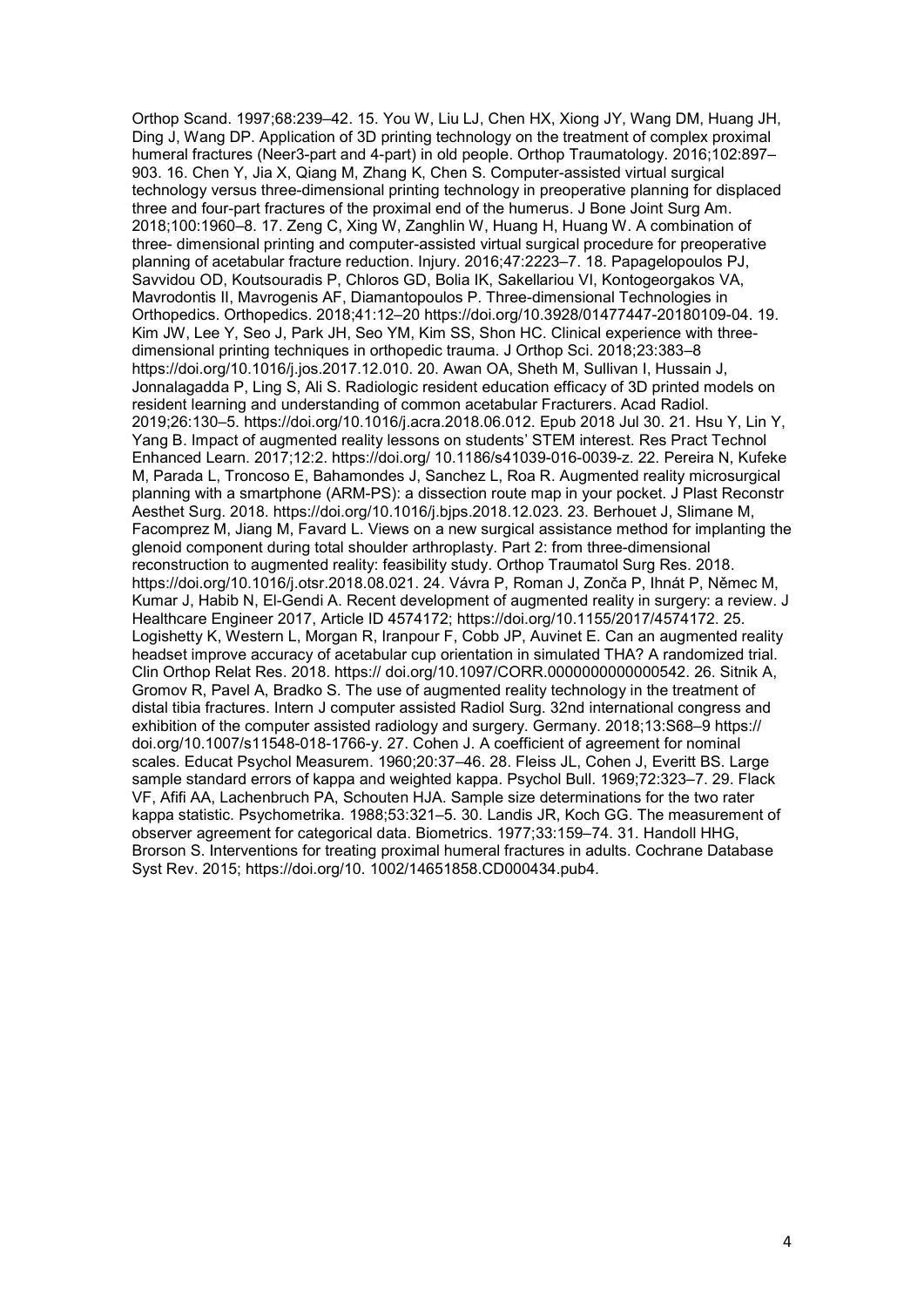## INCIDÊNCIA DA OSTEONECROSE APÓS OSTEOSSÍNTESE DO ÚMERO PROXIMAL PELA VIA DE ACESSO ANTEROLATERAL

Autores Márcio Alves Cruz<sup>1</sup>, Guilherme Grisi Mouraria<sup>1</sup>, Daniel Romano Zogbi<sup>1</sup>, Fernando Kenji Kikuta <sup>1</sup>, Rafel Mulatti Brigatto <sup>1</sup>, Sérgio De Paula Coelho <sup>1</sup>, Eduardo Bronzatto<sup>1</sup>, Mauricio Etchebehere<sup>1</sup>

Instituição <sup>1</sup> Unicamp - Univerdidade Estadual de Campinas (Cidade Universitária Zeferino Vaz - Barão Geraldo, Campinas - SP, 13083-970)

#### Resumo

#### Introdução

As fraturas do úmero proximal podem ser tratadas de forma conservadora ou cirúrgica. A osteossíntese com placa bloqueada é uma opção de tratamento e pode ser realizada pela via de acesso deltopeitoral ou anterolateral. A osteonecrose da cabeça umeral pode ocorrer após o procedimento.

#### Objetivos Primários

Avaliar a incidência de osteonecrose nas fraturas do úmero proximal tratadas com osteossíntese com placa bloqueada por meio da via de aceso anterolateral

#### Objetivos Secundários

Avaliar se a classificação de Hertel foi capaz de predizer o risco de evolução para osteonecrose.

#### Materiais e Métodos

Realizou-se um estudo longitudinal retrospectivo de pacientes submetidos à osteossíntese com placa bloqueada nas fraturas do úmero proximal pela via anterolateral . Utilizou-se os critérios de Hertel para classificar as fraturas e estratificar quanto ao risco de osteonecrose. Dois examinadores avaliaram os exames pré e pós-operatórios (mínimo 1 ano pós-operatório). A classificação de Hertel foi realizada em sua integridade e os pacientes foram separados em dois grupos:de baixo risco e de alto risco

#### Resultados

Avaliados 39 pacientes com predomínio do sexo feminino (22). O tempo de seguimento médio pós-operatório de 14,5 meses. Vinte e quatro casos foram enquadrados no grupo 1 de alto risco de necrose e 15 no grupo 2 de baixo risco de necrose. Sete casos evoluíram para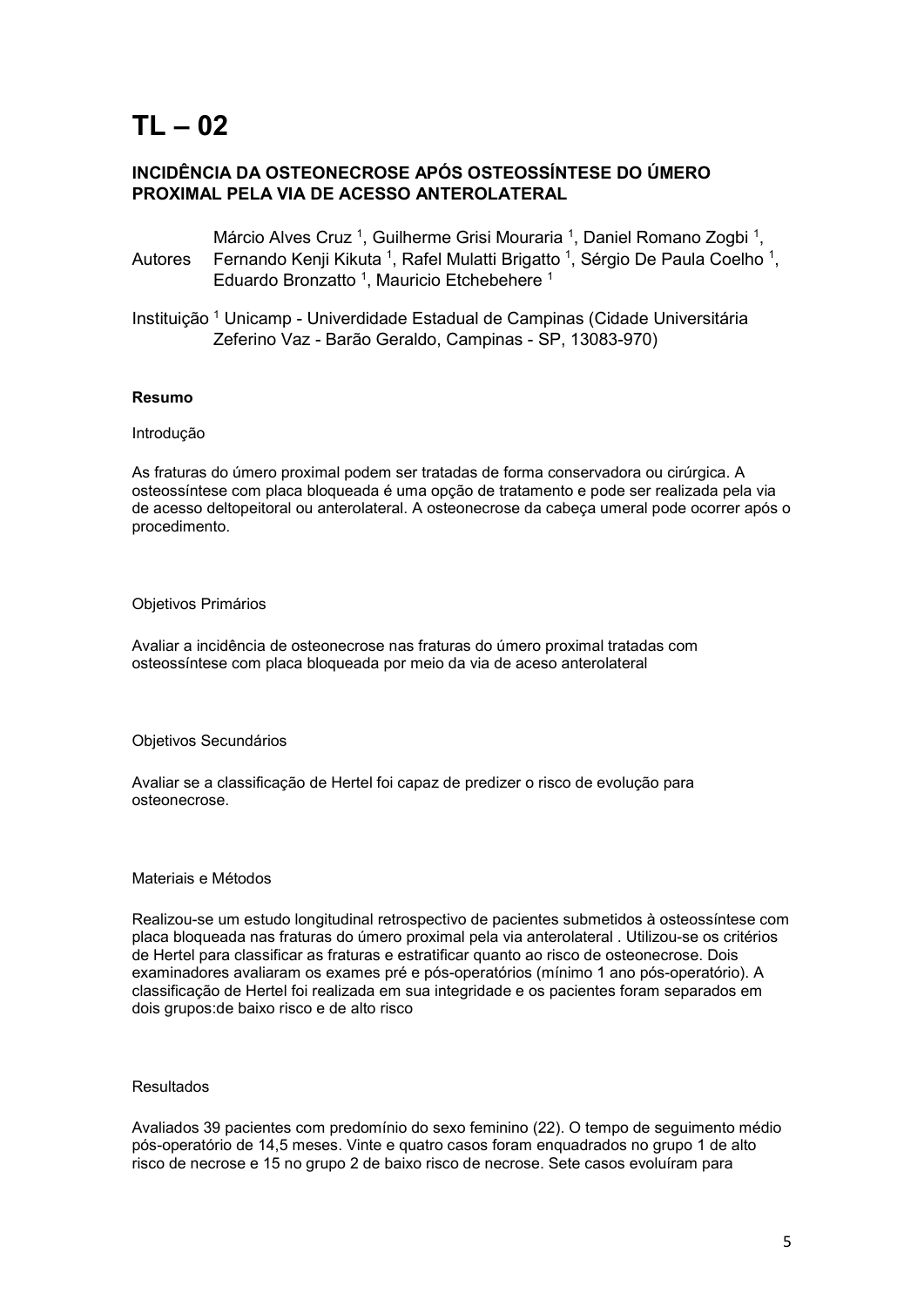osteonecrose após 14,1 + 3,9 meses. Os critérios de Hertel isolados ou agrupados não determinaram o risco de osteonecrose. (não houve diferença significativa entre os grupos).

#### Discussão

A literatura apresenta trabalhos favoráveis para ambas as vias. Não é possível ainda afirmar a superioridade de uma sobre a outra

#### Conclusões e Apoio financeiro

A incidência de osteonecrose nas osteossintese de úmero proximal pela via antero lateral foi de 17,9%. A classificação de Hertel e seus critérios não foram capazes de predizer a incidência de osteonecrose

Palavras-chaves: Fraturas do úmero proximal, classificação de Hertel, critérios de Hertel, osteonecrose da cabeça umeral, via de acesso anterolateral

#### Referências Bibliográficas

Aitken SA, Rodrigues MA, Duckworth AD, Clement ND, McQueen MM, Court-Brown CM. Determining the Incidence of Adult Fractures: How Accurate Are Emergency Department Data? Epidemiol Res Int. 2012;2012:1–7. 2. Roux A, Decroocq L, El Batti S, Bonnevialle N, Moineau G, Trojani C, et al. Epidemiology of proximal humerus fractures managed in a trauma center. Orthop Traumatol Surg Res. 2012;98(6):715–9. 3. Passaretti D, Candela V, Sessa P, Gumina S. Epidemiology of proximal humeral fractures: a detailed survey of 711 patients in a metropolitan area. J shoulder Elb Surg. 2017 Dec;26(12):2117–24. 4. de Oliveira APC, Mestieri MC, Pontin JCB. EPIDEMIOLOGICAL PROFILE OF PATIENTS WITH PROXIMAL HUMERUS FRACTURE TREATED AT HOSPITAL SAO PAULO, BRAZIL. Acta Ortop Bras. 2015;23(5):271–4. 5. Launonen AP, Lepola V, Saranko A, Flinkkila T, Laitinen M, Mattila VM. Epidemiology of proximal humerus fractures. Arch Osteoporos. 2015;10:209. 6. Lind T, Krøner K, Jensen J. The epidemiology of fractures of the proximal humerus. Arch Orthop Trauma Surg. 1989;108(5):285–7. 7. Thanasas C, Kontakis G, Angoules A, Limb D, Giannoudis P. Treatment of proximal humerus fractures with locking plates: a systematic review. J shoulder Elb Surg. 2009;18(6):837–44. 8. Wanner GA, Wanner-Schmid E, Romero J, Hersche O, von Smekal A, Trentz O, et al. Internal fixation of displaced proximal humeral fractures with two one-third tubular plates. J Trauma. 2003 Mar;54(3):536–44. 9. Palvanen M, Kannus P, Niemi S, Parkkari J. Update in the epidemiology of proximal humeral fractures. Clin Orthop Relat Res. 2006 Jan;442:87–92. 10. Tsuda T. Epidemiology of fragility fractures and fall prevention in the elderly: a systematic review of the literature. Curr Orthop Pract. 2017 Nov;28(6):580–5. 11. Brooks CH, Revell WJ, Heatley FW. Vascularity of the humeral head after proximal humeral fractures: An anatomical cadaver study. J Bone Jt Surg - Ser B. 1993;75(1):132–6. 12. Laux CJ, Grubhofer F, Werner CML, Simmen HP, Osterhoff G. Current concepts in locking plate fixation of proximal humerus fractures. J Orthop Surg Res. 2017;12(1):1–9. 13. Hernigou P, Hernigou J, Scarlat M. Shoulder Osteonecrosis: Pathogenesis, Causes, Clinical Evaluation, Imaging, and Classification. Orthop Surg. 2020;12(5):1340–9. 14. LAING PG. The arterial supply of the adult humerus. J Bone Joint Surg Am. 1956 Oct;38-A(5):1105–16. 15. Patel S, Colaco HB, Elvey ME, Lee MH. Post-traumatic osteonecrosis of the proximal humerus. Injury. 2015;46(10):1878–84. 16. Gerber C, Schneeberger AG, Vinh TS. The arterial vascularization of the humeral head. An anatomical study. J Bone Jt Surg - Ser A. 1990 Dec;72 A(10):1486–94. 17. Hettrich CM, Boraiah S, Dyke JP, Neviaser A, Helfet DL, Lorich DG. Quantitative assessment of the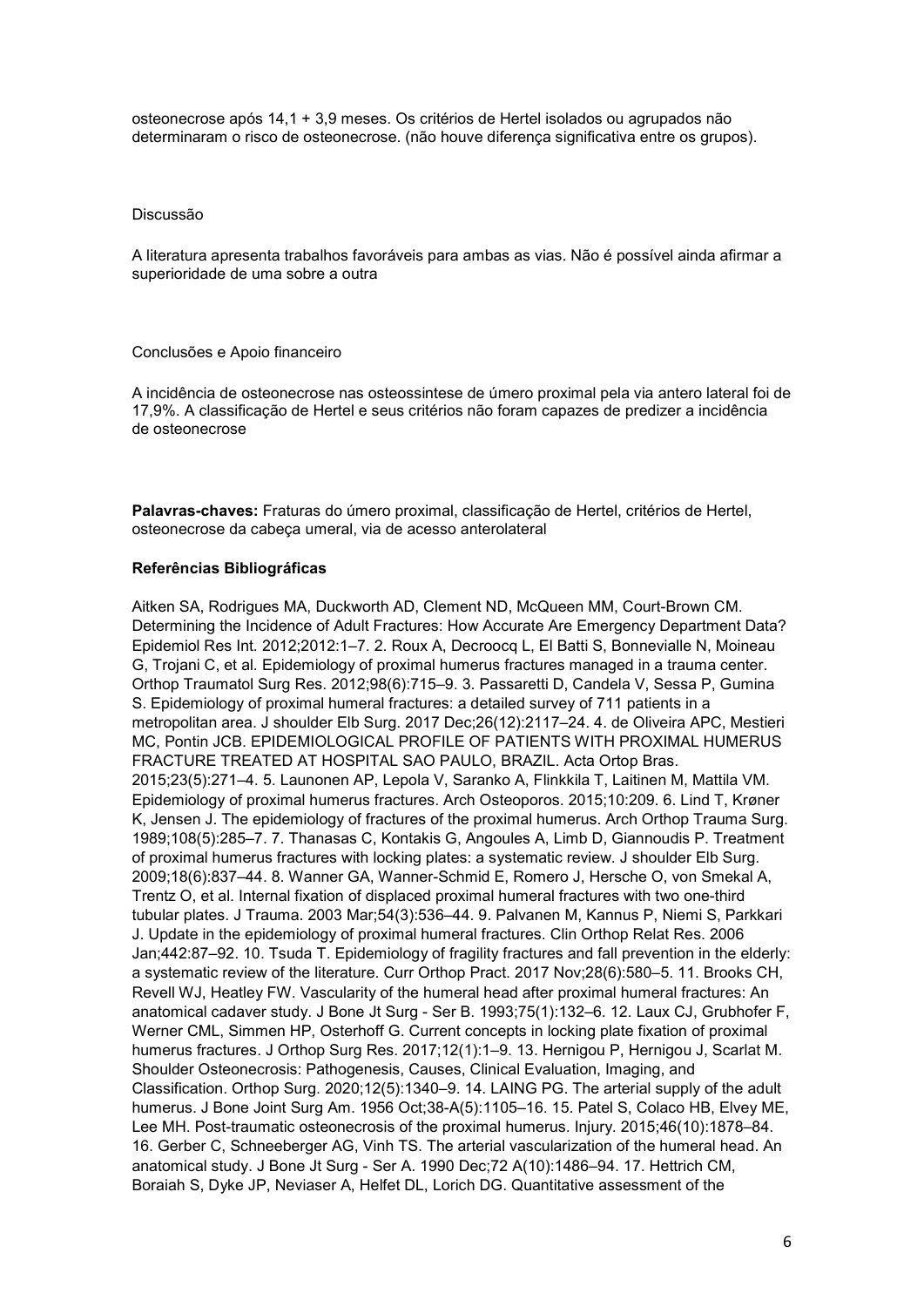vascularity of the proximal part of the humerus. J Bone Jt Surg - Ser A. 2010;92(4):943–8. 18. Gerber C, Lambert SM, Hoogewoud HM. Absence of avascular necrosis of the humeral head after post-traumatic rupture of the anterior and posterior humeral circumflex arteries. A case report. J Bone Joint Surg Am. 1996 Aug;78(8):1256–9. 19. Ko JY, Yamamoto R. Surgical treatment of complex fracture of the proximal humerus. Clin Orthop Relat Res. 1996 Jun;(327):225–37. 20. Codman E. The Shoulder, rupture of suoraespinatus tendon and other lesions in or about the subacromial bursa. 1934. 313–331 p. 21. Wendt KW, Jaeger M, Verbruggen J, Nijs S, Oestern HJ, Kdolsky R, et al. ESTES recommendations on proximal humerus fractures in the elderly. Eur J Trauma Emerg Surg. 2021;47(2):381–95. 22. Neer CS 2nd. Displaced proximal humeral fractures. II. Treatment of three-part and four-part displacement. J Bone Joint Surg Am. 1970 Sep;52(6):1090–103. 23. Neer CS. Displaced Proximal Humeral Fractures. JBJS. 1970;Vol. 52A S(N6):1077–89. 24. Hertel R, Hempfing A, Stiehler M, Leunig M. Predictors of humeral head ischemia after intracapsular fracture of the proximal humerus. J shoulder Elb Surg. 2004;13(4):427–33. 25. Sohn HS, Shin SJ. Minimally invasive plate osteosynthesis for proximal humeral fractures: Clinical and radiologic outcomes according to fracture type. J Shoulder Elb Surg. 2014 Sep;23(9):1334–40. 26. Jonsson E, Ekholm C, Salomonsson B, Demir Y, Olerud P, Etzner M, et al. Reverse total shoulder arthroplasty provides better shoulder function than hemiarthroplasty for displaced 3- and 4-part proximal humeral fractures in patients aged 70 years or older: a multicenter randomized controlled trial. J Shoulder Elb Surg. 2021;30(5):994–1006. 27. Sturzenegger M, Fornaro E, Jakob RP. Results of surgical treatment of multifragmented fractures of the humeral head. Arch Orthop Trauma Surg. 1982;100(4):249–59. 28. Zirngibl B, Biber R, Bail HJ. Humeral head necrosis after proximal humeral nailing: what are the reasons for bad outcomes? Injury. 2016;47:S10–3. 29. Mouraria GG, Filho AZ, Kikuta FK, Moratelli L, Cruz MA, Etchebehere M. Anterolateral approaches for proximal humeral osteosynthesis: A systematic review. Acta Ortop Bras. 2019 May 1;27(3):178–82. 30. Xie L, Zhang Y, Chen C, Zheng W, Chen H, Cai L. Deltoidsplit approach versus deltopectoral approach for proximal humerus fractures: A systematic review and meta-analysis. Orthop Traumatol Surg Res. 2019;105(2):307–16. 31. Stecco C, Gagliano G, Lancerotto L, Tiengo C, Macchi V, Porzionato A, et al. Surgical anatomy of the axillary nerve and its implication in the transdeltoid approaches to the shoulder. J shoulder Elb Surg. 2010 Dec;19(8):1166–74. 32. Rancan M, Dietrich M, Lamdark T, Can U, Platz A. Minimal invasive long PHILOS(R)-plate osteosynthesis in metadiaphyseal fractures of the proximal humerus. Injury. 2010 Dec;41(12):1277–83. 33. Lambert SM. Ischaemia, healing and outcomes in proximal humeral fractures. EFORT Open Rev. 2018;3(5):304–15. 34. Gardner MJ, Griffith MH, Dines JS, Briggs SM, Weiland AJ, Lorich DG. The extended anterolateral acromial approach allows minimally invasive access to the proximal humerus. Clin Orthop Relat Res. 2005 May;(434):123–9. 35. Acklin YP, Stoffel K, Sommer C. A prospective analysis of the functional and radiological outcomes of minimally invasive plating in proximal humerus fractures. Injury [Internet]. 2013;44(4):456–60. Available from: http://dx.doi.org/10.1016/j.injury.2012.09.010 36. Röderer G, Erhardt J, Graf M, Kinzl L, Gebhard F. Clinical results for minimally invasive locked plating of proximal humerus fractures. J Orthop Trauma. 2010;24(7):400–6. 37. Brunner A, Thormann S, Babst R. Minimally invasive percutaneous plating of proximal humeral shaft fractures with the Proximal Humerus Internal Locking System (PHILOS). J shoulder Elb Surg. 2012 Aug;21(8):1056–63. 38. Siebenbürger G, Van Delden D, Helfen T, Haasters F, Böcker W, Ockert B. Timing of surgery for open reduction

and internal fixation of displaced proximal humeral fractures. Injury. 2015;46:S58–62. 39. Boesmueller S, Wech M, Gregori M, Domaszewski F, Bukaty A, Fialka C, et al. Risk factors for humeral head necrosis and non-union after plating in proximal humeral fractures. Injury. 2016;47(2):350–5. 40. Archer LA, Furey A. Rate of avascular necrosis and time to surgery in proximal humerus fractures. Musculoskelet Surg. 2016;100(3):213–6. 41. Schnetzke M, Bockmeyer J, Loew M, Studier-Fischer S, Grützner PA, Guehring T. Rate of avascular necrosis after fracture dislocations of the proximal humerus: Timing of surgery. Obere Extrem. 2018;13(4):273–8. 42. Greiner S, Kääb MJ, Haas NP, Bail HJ. Humeral head necrosis rate at mid-term follow-up after open reduction and angular stable plate fixation for proximal humeral fractures. Injury. 2009;40(2):186–91. 43. Gerber C, Hersche O, Berberat C. The clinical relevance of posttraumatic avascular necrosis of the humeral head. J Shoulder Elb Surg.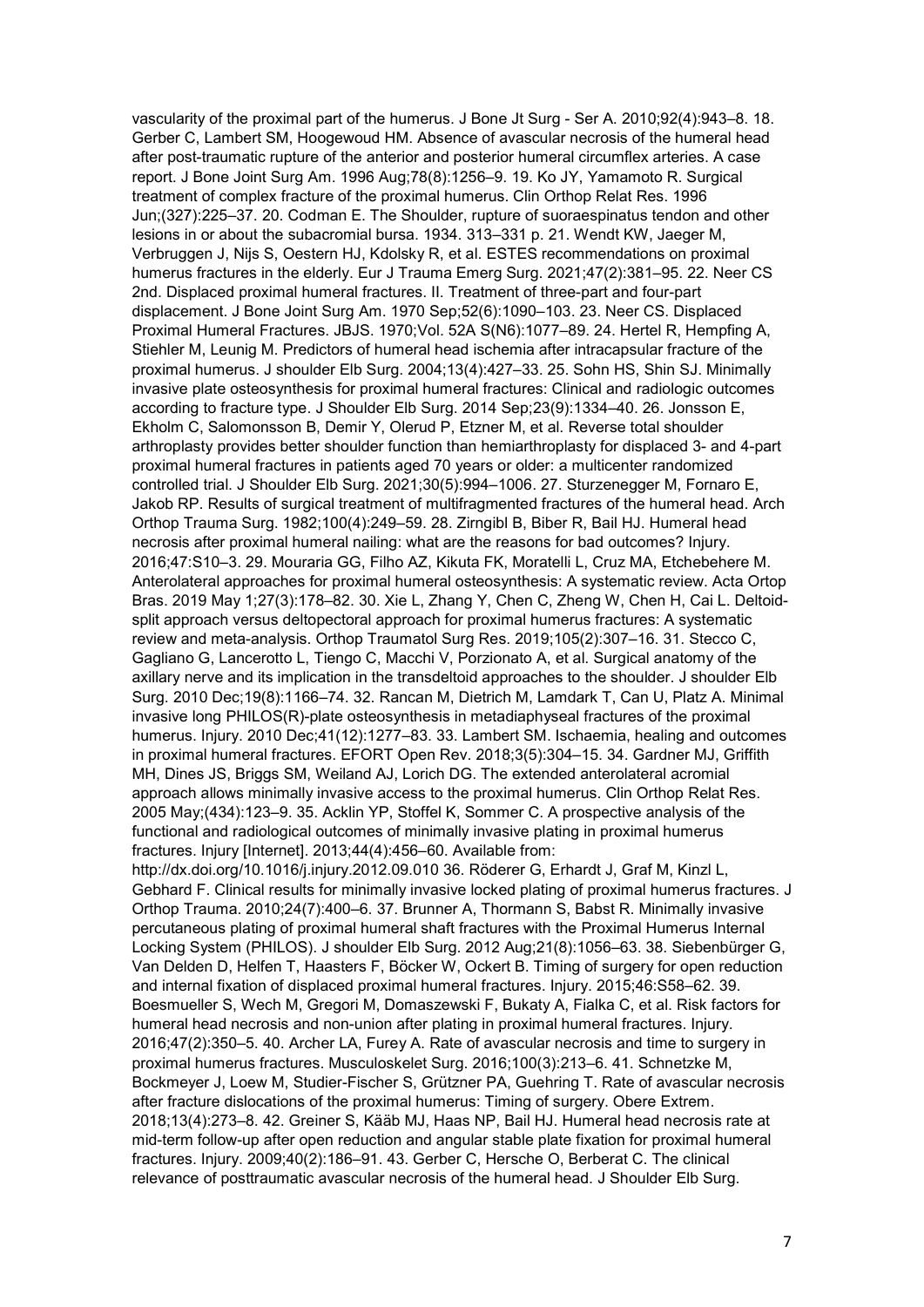1998;7(6):586–90. 44. Belayneh R, Lott A, Haglin J, Konda S, Zuckerman JD, Egol KA. Osteonecrosis after Surgically Repaired Proximal Humerus Fractures Is a Predictor of Poor Outcomes. J Orthop Trauma. 2018;32(10):E387–93. 45. Leyshon RL. Closed treatment of fractures of the proximal humerus. Acta Orthop Scand. 1984 Jan 8;55(1). 46. Sallay PI, Pedowitz RA, Vandemark RM, Dalton JD, Speer KP. Reliability and reproducibility radiogra hit interpretation proxima P humeral fracture pathoanatomy of of. :60–9. 47. Hertel R. Fractures of the proximal humerus in osteoporotic bone. Osteoporos Int. 2005 Mar;16 Suppl 2:S65-72. 48. Campochiaro G, Rebuzzi M, Baudi P, Catani F. Complex proximal humerus fractures: Hertel's criteria reliability to predict head necrosis. Musculoskelet Surg. 2015;99:9–15. 49. Russo R, Cautiero F, Rotonda G Della. The classification of complex 4-part humeral fractures revisited: The missing fifth fragment and indications for surgery. Musculoskelet Surg. 2012;96(SUPP):2– 8. 50. Hepp P, Theopold J, Voigt C, Engel T, Josten C, Lill H. The surgical approach for locking plate osteosynthesis of displaced proximal humeral fractures influences the functional outcome. J Shoulder Elb Surg. 2008;17(1):21–8. 51. Borer J, Schwarz J, Potthast S, Jakob M, Lenzlinger P, Zingg U, et al. Mid-term results of minimally invasive deltoid-split versus standard open deltopectoral approach for PHILOSTM (proximal humeral internal locking system) osteosynthesis in proximal humeral fractures. Eur J Trauma Emerg Surg. 2020;46(4):825–34. 52. Wu CH, Ma CH, Yeh JJH, Yen CY, Yu SW, Tu YK. Locked plating for proximal humeral fractures: Differences between the deltopectoral and deltoid-splitting approaches. J Trauma - Inj Infect Crit Care. 2011;71(5):1364–70. 53. Rouleau DM, Balg F, Benoit B, Leduc S, Malo M, Vézina F, et al. Deltopectoral vs. deltoid split approach for proximal HUmerus fracture fixation with locking plate: a prospective RAndomized study (HURA). J Shoulder Elb Surg. 2020;29(11):2190–9.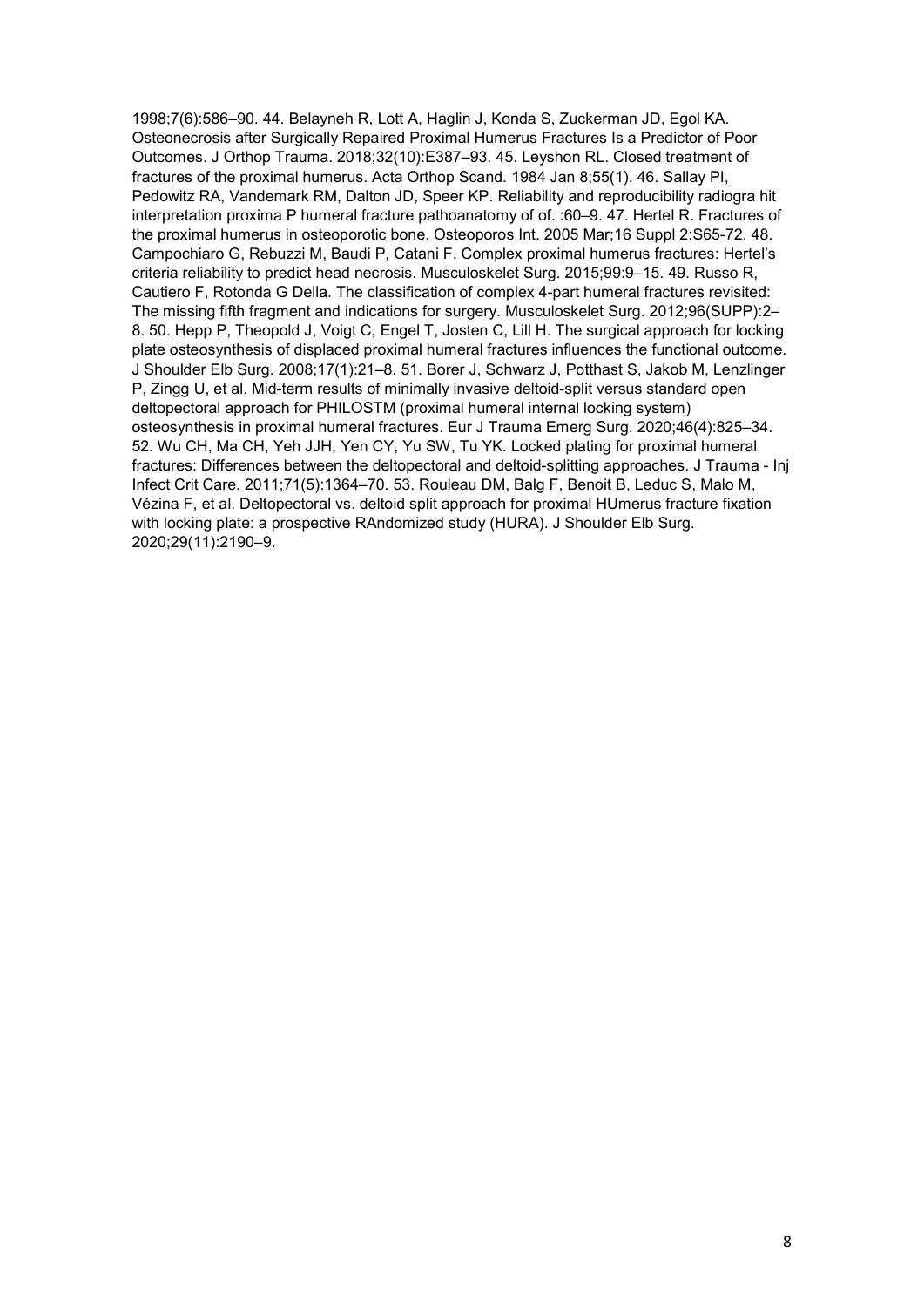### TRATAMENTO MINIMAMENTE INVASIVO EM FRATURAS DE TORNOZELO

- Autores Gabriel Souza de Albuquerque <sup>1</sup>, Bruna Layse Correia Cavalcanti<sup>2</sup>, Marcela Luíza Neves Oliveira de Souza <sup>1</sup>, Gabriella Tavares Pinto de Luna <sup>2</sup>, Eduardo Fernandes Bernardo de Amorim<sup>2</sup>, Ricardo Santana de Lima<sup>2</sup>
- Instituição <sup>1</sup> HU-UNIVASF Hospital Universitário da Universidade Federal do Vale do São Francisco (Avenida José de Sá Maniçoba, s/n, centro), <sup>2</sup> Univasf -Universidade Federal do Vale do São Francisco (Avenida José de Sá Maniçoba, s/n, centro)

#### Resumo

Introdução

Fraturas de tornozelo são comuns, têm sua incidência aumentada significativamente e acometem mais os idosos. O tratamento cirúrgico quase sempre é necessário e a MIPO (osteossíntese com placa minimamente invasiva) surge como alternativa vantajosa para os pacientes.

Objetivos Primários

Descrever os aspectos clínico e funcional dos pacientes com fratura de tornozelo submetidos a técnica MIPO.

Objetivos Secundários

Descrever a técnica MIPO

Descrever os aspectos radiográficos

Descrever as complicações pós-cirúrgicas

Materiais e Métodos

Este é um estudo descritivo, formado por uma série de casos com 7 pacientes tratados com MIPO, entre os anos de 2020-2021. Foi aplicado um questionário no pós-operatório tardio, já com fraturas consolidadas, composto pelas escalas AOFAS, SF-36 e EVA, bem como, foi realizada avaliação radiográfica e a descrição das complicações póscirúrgicas. Todos os pacientes do estudo foram tratados através da mesma técnica cirúrgica e com o mesmo cirurgião.

Resultados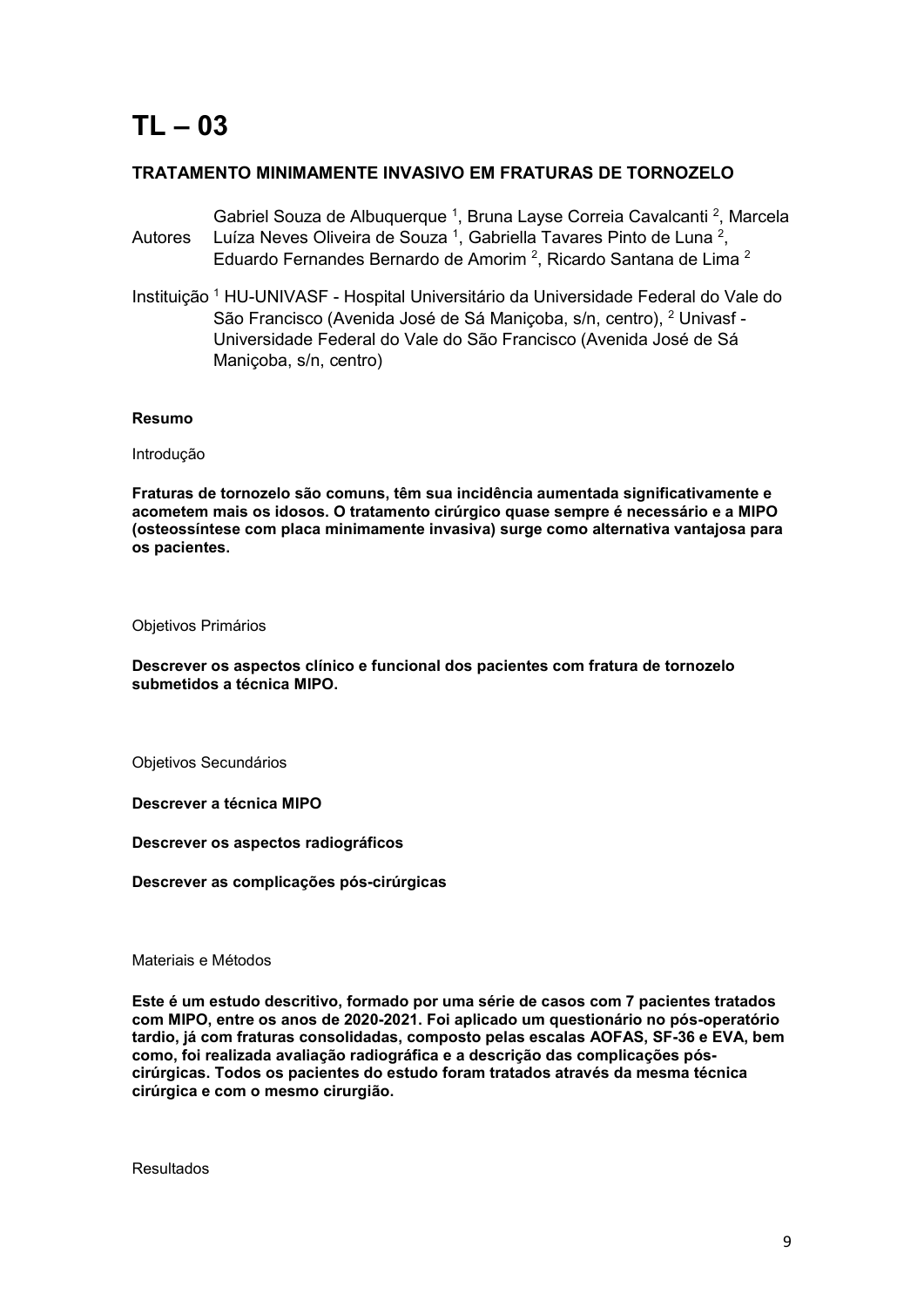Esta série de casos foi realizada com 7 pacientes; 85% do sexo feminino, 71% adultos, 71% com fraturas unimaleolares, 29% com lesão de sindesmose associada. O domínio da capacidade funcional do SF-36 teve um valor médio de 80%. Os escores AOFAS variaram de 52 a 90 com média de 80 pontos. Quanto à dor, os pacientes foram avaliados pela escala EVA com média de 0,1 e pelo domínio dor na SF-36 resultando na média 75,4% de 100%. Não foram observadas complicações.

Discussão

A técnica cirúrgica avaliada é acessível, possui baixo custo e promove a recuperação satisfatória para o paciente.

Conclusões e Apoio financeiro

Conclui-se que a fixação de fraturas de tornozelo utilizando a abordagem MIPO não apresentou complicações, baixos escores de dor, altos escores clínico e funcionais, possibilitando o retorno às suas atividades diárias e sem limitações.

Palavras-chaves: Fratura, tornozelo, osteossíntese, MIPO, Avaliação Funcional

Referências Bibliográficas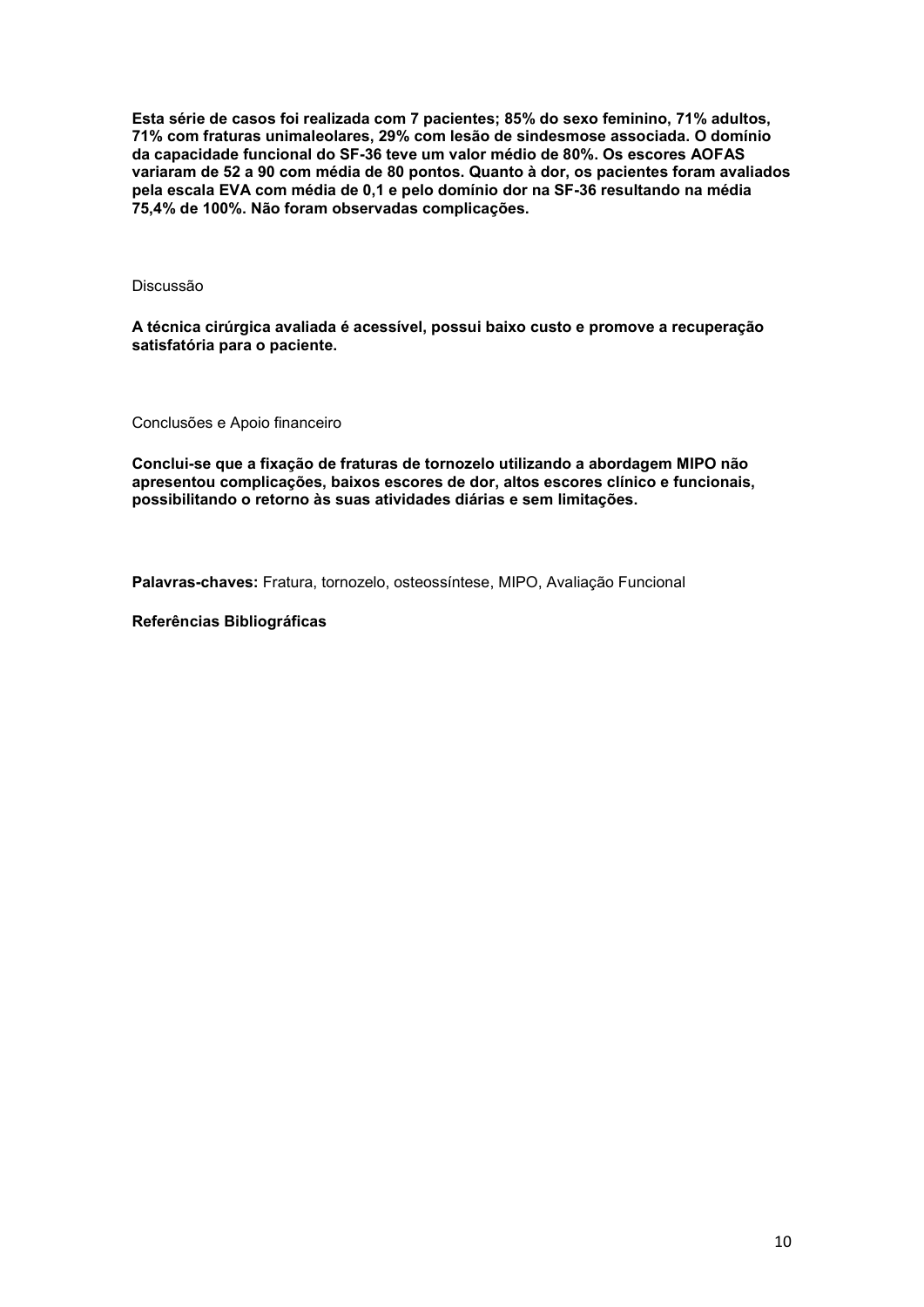## Fraturas no plano coronal do úmero distal, resultado clínico funcional

Autores bernardo barcellos terra <sup>1</sup>, tannous jorge sassine <sup>1</sup>, João Victor Pinheiro <sup>1</sup>

Instituição <sup>1</sup> EMESCAM - Santa Casa de Misericórdia de Vitória (VIIa Rubin, Centro Vitória ES)

### Resumo

Introdução

## INTRODUÇÃO

As fraturas coronais da região distal do úmero podem envolver o capitulo, a tróclea ou ambos. As fraturas do capítulo são raras, representando 1% das fraturas do cotovelo,porem frequentemente podem vir acompanhadas de lesões associadas, principalmente as ligamentares.

Há uma escassez de estudos sobre o tema, principalmente com relação ao melhor manejo terapêutico. São descritos inúmeros tipos de tratamentos, desde a excisão dos fragmentos até as artroplastias de substituição. Apesar do tratamento mais recomendado ser a redução aberta com fixação interna dos fragmentos da fratura, as informações são limitadas quanto a melhor técnica cirúrgica e quanto aos resultados.

Objetivos Primários

.

O objetivo deste trabalho é relatar os resultados cirúrgicos dos pacientes operados com fraturas coronais da região distal do úmero

Objetivos Secundários

Materiais e Métodos

MÉTODO:Seis pacientes com idade média de 45,5 anos,com fraturas do capítulo e tróclea (dois tipos 1 A, um tipo 2A, um tipo 2B, um tipo 3A e um tipos 3B pela classificação de Duberley) foram tratados cirurgicamente com redução aberta e fixação interna. Os resultados foram avaliados radiograficamente e clinicamente através dos escores de dor e arco de movimento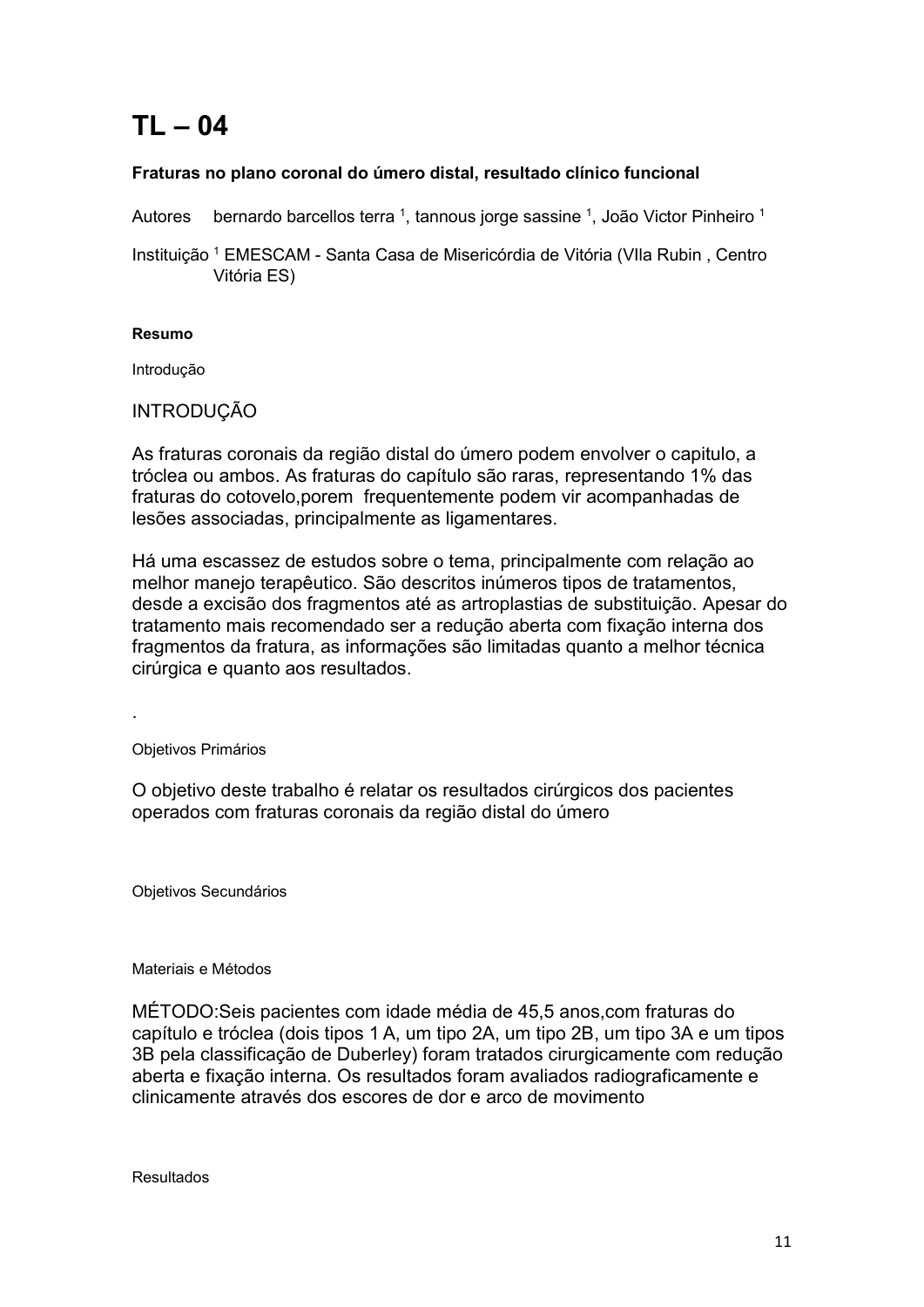O seguimento médio foi de 20 meses. A consolidação da fratura ocorreu em todos casos. A média do arco de movimento final foi de 126º de flexão, perda de extensão de 8º graus, pronação 87º e supinação de 80º. A média da Escala Visual Analógica de Dor foi de 0,8 ( $0 - 2$ ). Dois pacientes tiveram queixas de parestesia do cutâneo lateral do antebraço que se resolveram espontaneamente.

Discussão

Conclusões e Apoio financeiro

## CONCLUSÃO

O tratamento cirúrgico das fraturas do capítulo e tróclea é um método seguro e eficaz. Na nossa casuística os pacientes com presença associada de fratura da tróclea e cominuição posterior tiveram resultados inferiores.

Palavras-chaves: capitulo, cotovelo, fratura

#### Referências Bibliográficas

Morrey BF, Sanchez-Sotelo J, Morrey ME. Morrey's the Elbow and Its Disorders. 5th ed. Philadelphia, PA: Elsevier; 2018. Dubberley JH, Faber KJ, Macdermid JC, et al. Outcome after open reduction and internal fixation of capitellar and trochlear fractures. J Bone Joint Surg Am. 2006;88(1):46-54. Ring D, Jupiter JB, Gulotta L. Articular fractures of the distal part of the humerus. J Bone Joint Surg Am. 2003;85- A(2):232-238.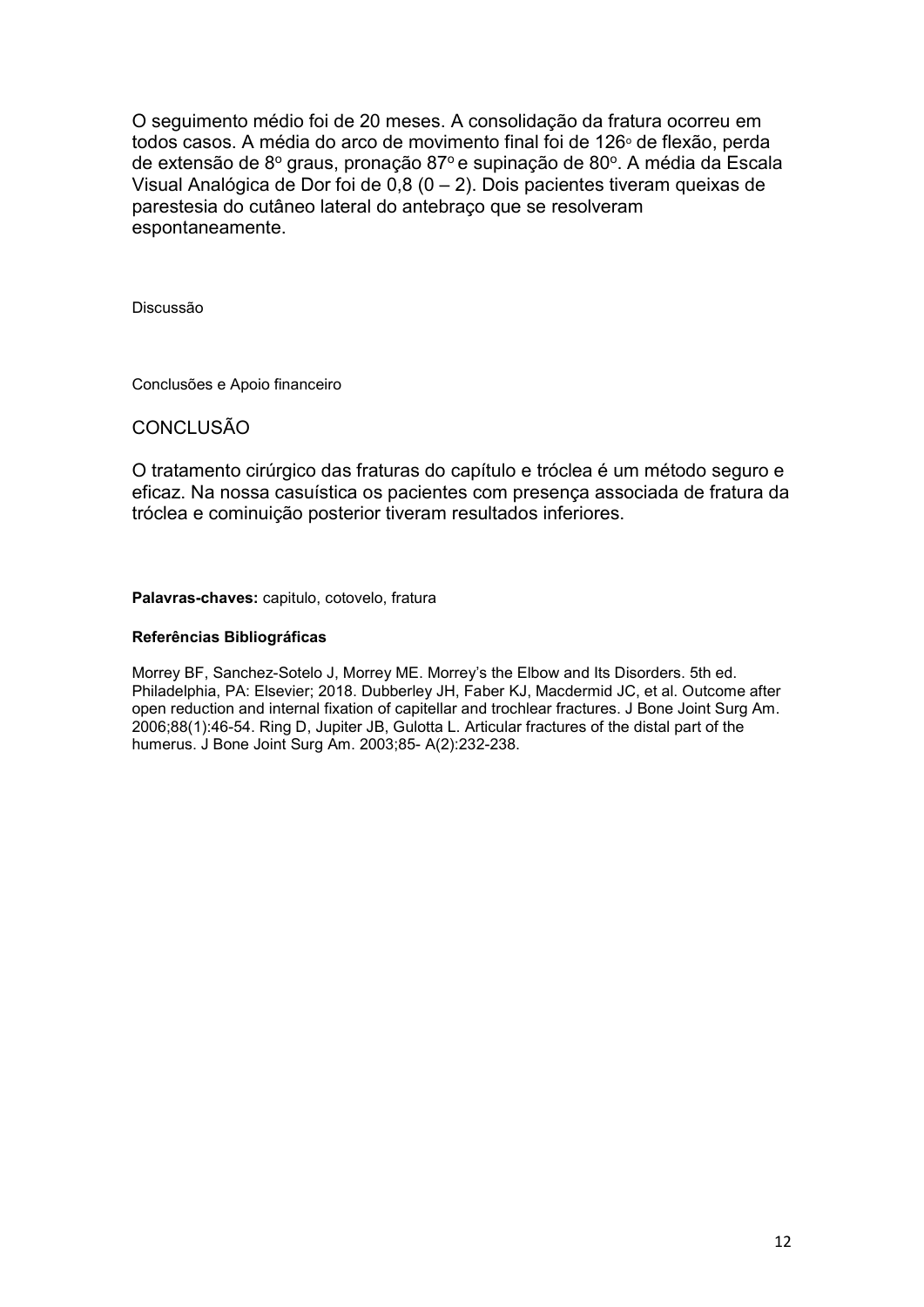## RUPTURA DO TENDÃO CALCÂNEO: TÉCNICA PERCUTÂNEO MODIFICADA.

- Autores mario kuhn adames 1, Gustavo Batista Birro 1, Mariela Goulart Adames 1, Autores parasita Deces 1 Rafael Silveira Basso <sup>1</sup>
- Instituição <sup>1</sup> GTPeF Grupo do Tornozelo e Pé de Florianópolis Florianópolis/Brasil (Rua Idaklina Pereira dos Santos, 67 /504 )

#### Resumo

#### Introdução

A literatura sobre a ruptura do tendão calcâneo é dinâmica na busca da melhora no tratamento e menor índice de complicações.

#### Objetivos Primários

Objetivamos descrever técnica de sutura percutânea e discutir os resultados quanto a satisfação do paciente e as complicações .

Objetivos Secundários

retorno atividades prévias

#### Materiais e Métodos

Avaliamos 34 pacientes com ruptura tendão calcâneo, tratados percutaneamente pela técnica "triple shoelaces", com sutura tripla intramural com vycril em diferentes niveis e suturado aos pares proximal e distal. Os pacinetes foram imobilizados por seis semanas e carga com 15 dias. Todos os pacientes eram masculinos, idade média de 44,23anos, 23 à direita e 11 à esquerda, o tempo da lesão à cirurgia foi em média de 12,15dias.

#### Resultados

O seguimento pós cirurgia foi em média de 2anos e 8meses. Os resultados, quanto a AOFAS foi 96 pontos em média, aderência, grau 0: 32 e grau I um paciente grau II um paciente; mobilidade articular apresentou-se igual em todos os casos; em relação ao contralateral: elevação na ponta do pé foi 15% inferior e atrofia muscular de 1,12cm em média, Seis pacientes apresentavam restrição atividade por insegurança, um devido re-ruptura por novo trauma e 27 voltaram a atividade pré-lesão, em média de 4 meses e 12 dias. Todos os pacientes estavam satisfeitos, quatro com restrição leve, três devido a neurite sural e o caso de re-ruptura mas retornou a suas atividades diárias prévias.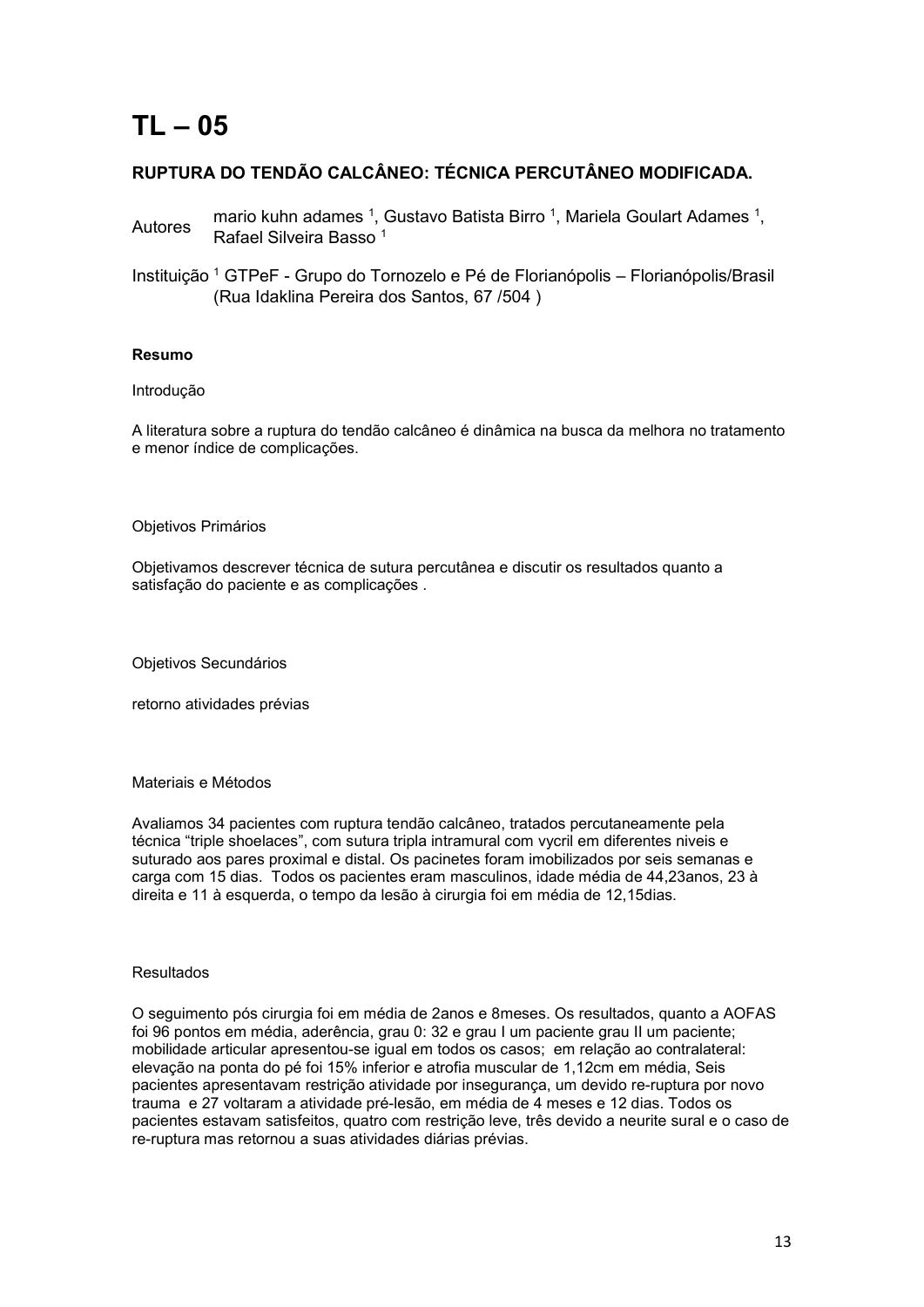A técnica de sutura "triple shoelace" permitiu maior tração sobre o coto proximal e distal do tendão. A técnica permitiu a mobilização e carga precoce sobre o tornozelo, índice de satisfação de 94,11%.. A técnica shoelace teve um caso de re-ruptura mas que retornou as suas atividades diárias com leve restrição.

#### Conclusões e Apoio financeiro

A tecnica apresentou baixo índice de complicações e custo, alto índice de satisfação e reprodutibilidade

#### Palavras-chaves: tendão calcaneo, ruptura, tecnica cirúrgica

#### Referências Bibliográficas

Carmont MR, Zellers JA et al Funtional Outcomes of achilles tendon minimally invasive repair using 4 - and 6- strand Nonabsorbable suture: a cohort comparison study. Orthopaedic Journal od Sports Medicinie, 2017; 5(8);1-10. Mcmahon SE, Smith TO & Hing CB. A meta-analysis of randomized controlled trials comparing conventional to minimally invasive approaches for repair of an achilles tendon rupture. Foot Ankle Surg, 2011; 17 (4), 211-217. Haje DP , Haje SA et al Sutura percutânea do tendão calcaneo pela técnica de Ma & Griffith modificda: avaliação dos resultados rev. Bras Ortop., 2005 40(4) Nary fl H, et al Comparative study of tissue response to polyglecaprone 25, Poly glactin 910 and Polytetrafluorethylee Mini-Invasive, Ultrasound Guided Repair of the Achilles Tendon Rupture—A Pilot Study. Paczesny L, Jan Zabrzy 'nski J, Domzalski M et al J Clin Med, 2021; 10 (11), 1-10.- Principios Básicos em cirurgia: Fios de Sutura Barros M, Gorgal R, MACHADO AP et al, Princípios básicos em cirurgia , Acta Med Port. 2011; 24(S4):1051-1056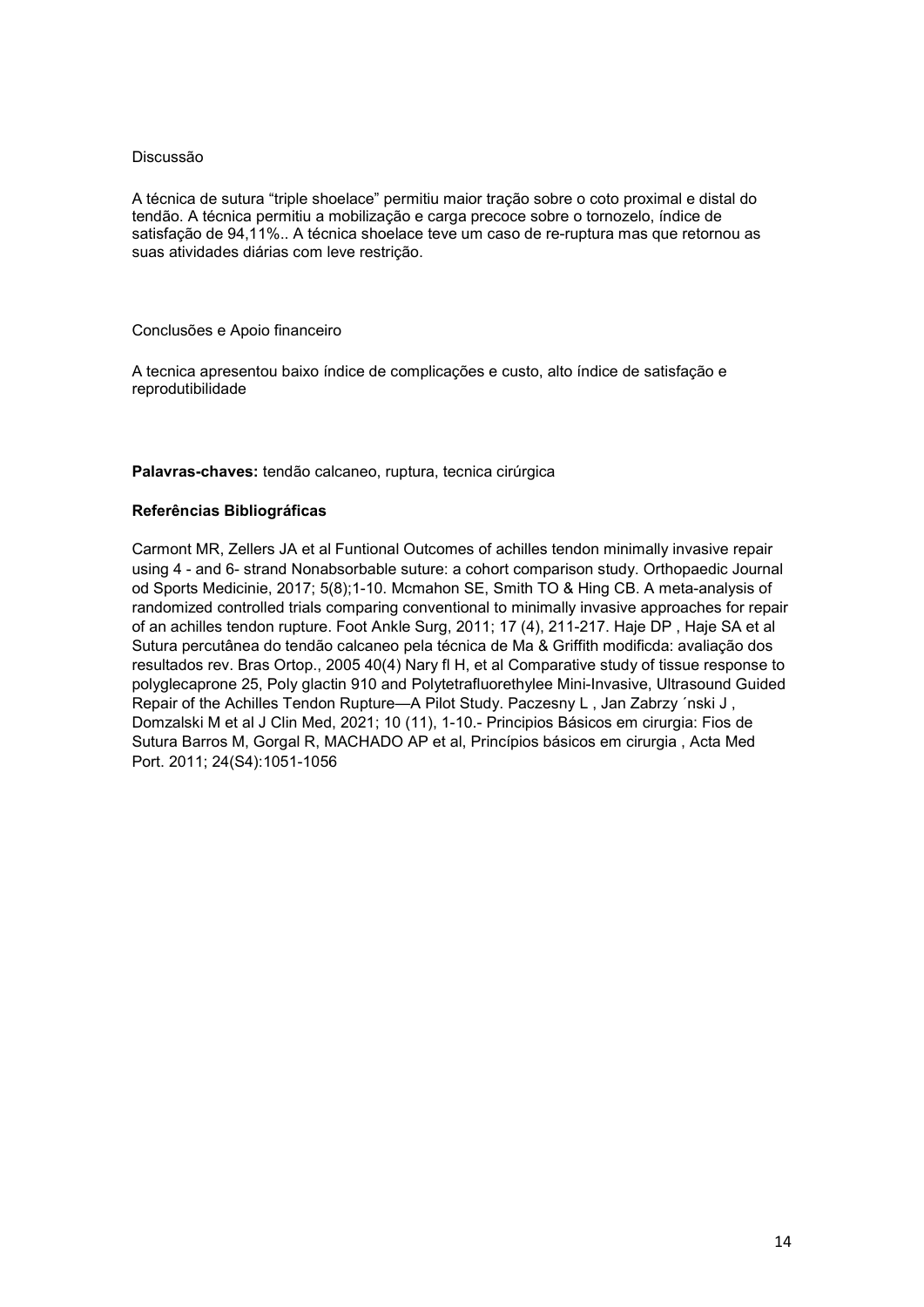## TL – 06

## TRATAMENTO DAS FRATURAS DO MALÉOLO POSTERIOR PELA TÉCNICA DE TIGHTROPE: SERIE DE CASOS E DESCRIÇÃO DA TÉCNICA

- Autores Thomas Stravinskas Durigon <sup>1</sup>, Davi Braga de carvalho <sup>1</sup>, Edivando Moura Barros<sup>1</sup>, Fernando Baldy<sup>1</sup>, Guilherme Boni<sup>1</sup>
- Instituição <sup>1</sup> unifesp Departamento de ortopedia e traumatologia da universidade de são paulo (rua botucatu 862)

#### Resumo

#### Introdução

As fraturas de tornozelo estão entre as mais comuns das extremidades inferiores e dentre estas, as lesões resultantes em fraturas do maléolo posterior, estas lesões possuem uma vasta gama de mecanismos traumáticos e com desfecho prejudicial ao paciente, como a osteoartrite.

#### Objetivos Primários

Avaliar a técnica Tightrope para fixação do maléolo posterior e seus desfechos

Objetivos Secundários

Identificar os desfechos em relação a redução da sindesmose; apresentar o grau de precisão e manutenção da redução da sindesmose

#### Materiais e Métodos

Estudo retrospectivo, realizado no ambulatório de ortopedia e traumatologia do Hospital São Paulo, a partir de uma série de casos, com fraturas do maleolo posterior, classificação Maison 1 e 2, foram tratados com Tighrope.

#### Resultados

Foram encontrados 10 pacientes, destes sete eram fraturas trimaleolares e três eram bimaleolares, onde todos tiveram sucesso de consolidação óssea radiográfica, com Mason 1 e Mason 2, sem lesão de ferida operatória, deambulação em 45 dias, ADM normal, sem déficit neurovascular

Discussão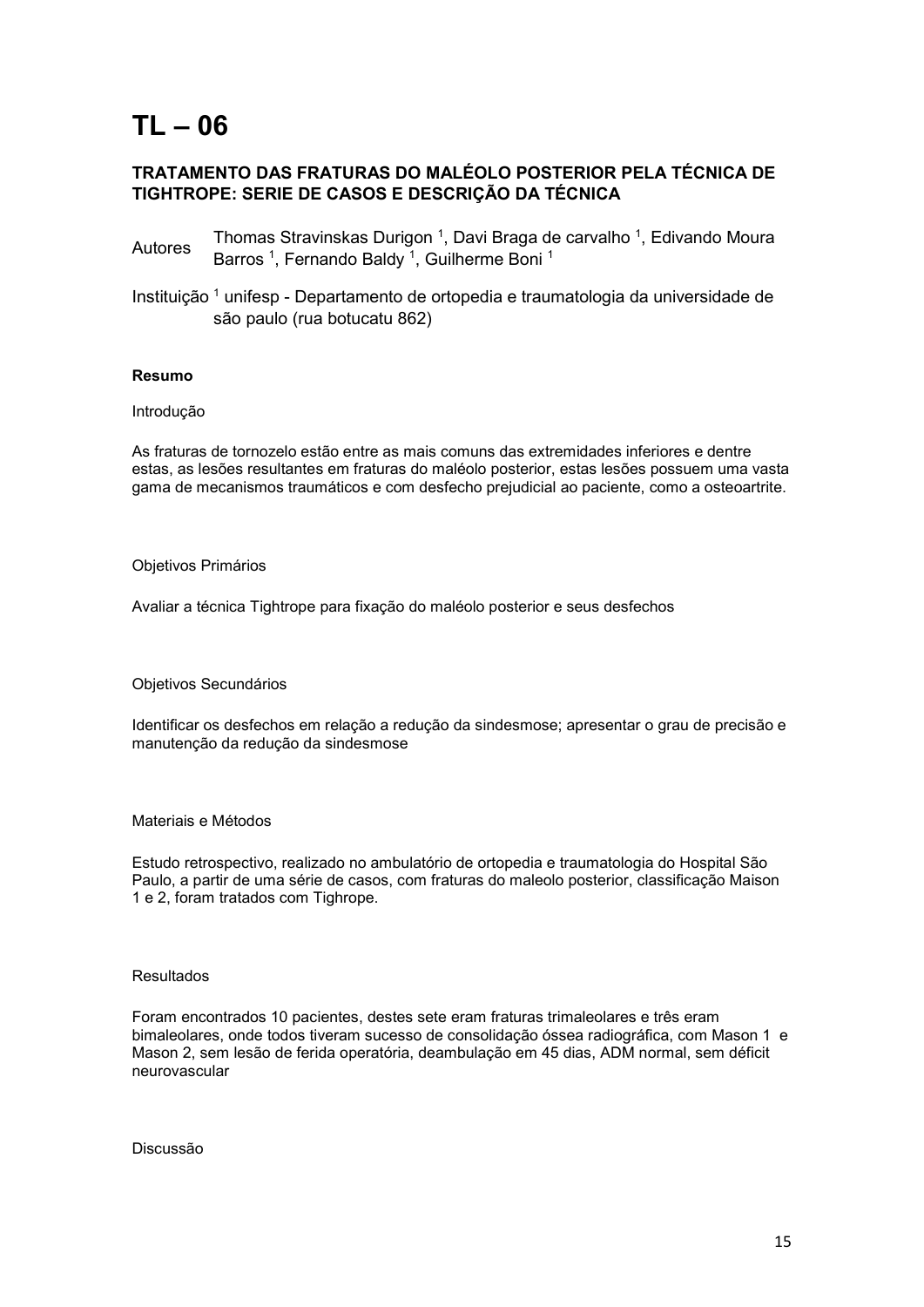A técnica utilizada é descrita através de uma incisão com lâmina de bisturi na região anterior do tornozelo, dissecação até osso com Kelly, passagem de fio guia no perfurador sob escopia de anterior para posterior, brocagem guiada e passagem do Tighrope e fixação com endoboton sob escopia. Os pacientes foram acompanhados por pelo menos seis meses em relação: Consolidação radiográfica pelas incidências anteroposterior (AP) e rotação interna de 15⁰, ferida operatória, dor, ardo de movimento (ADM), instabilidade e qualidade de vida

Conclusões e Apoio financeiro

A técnica Tightrope para fixação do maléolo posterior demonstrou uma melhora para todos os fraturas maleolares com o algoritmo de tratamento aplicado pela classificação de Mason

Palavras-chaves: : Fratura de maléolo, Implante de Tightrope, . Classificação de Mason

#### Referências Bibliográficas

Odak S, Ahluwalia R, Unnikrishnan P, Hennessy M, Platt S. Management of posterior malleolar fractures: a systematic review. J Foot Ankle Surg. 2016. Jan-Feb;55(1):140-5. Epub 2015 Jun 19 Haraguchi N, Haruyama H, Toga H, Kato F. Pathoanatomy of posterior malleolar fractures of the ankle. J Bone Joint Surg Am. 2006. May;88(5):1085-92 Mason LW, Marlow WJ, Widnall J, Molloy AP. Pathoanatomy and associated injuries of posterior malleolus fracture of the ankle. Foot Ankle Int. 2017. November;38(11):1229-35. Epub 2017 Jul 31 Szende A, Oppe M, Devlin N, editors. EQ-5D value sets: inventory, comparative review and user guide . Dordrecht: Springer; 2007 Kellam JF, Meinberg EG, Agel J, Karam MD, Roberts CS. Introduction: Fracture and dislocation classification compendium-2018: International Comprehensive Classification of Fractures and Dislocations Committee. J Orthop Trauma. 2018. January;32(Suppl 1):S1-S10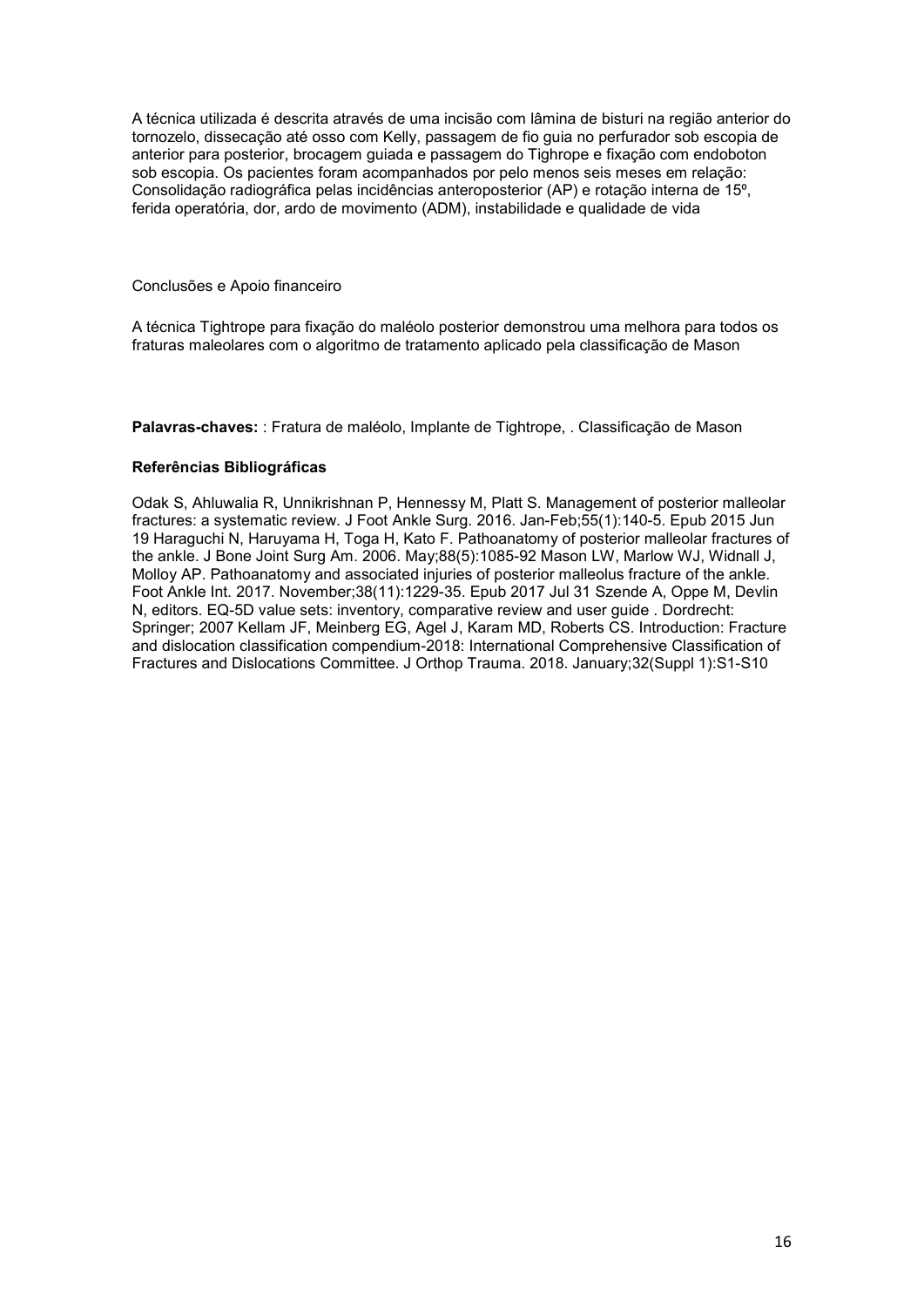### Avaliação da abordagem cirúrgica e técnica selecionados para fixação das fraturas da parede posterior do acetábulo apresentando fragmento pósterosuperior.

Autores Leonardo Comerlatto<sup>1</sup>, Felipe Oliveira de Carvalho<sup>1</sup>, Ronei Veit Anzolch<sup>1</sup>, Débora Silveira König <sup>2</sup>

Instituição <sup>1</sup> HPS POA - Hospital de Pronto Socorro de Porto Alegre (Largo Teodoro Herzl, s/nº - Cidade Baixa Porto Alegre/RS. CEP: 90040-192), <sup>2</sup> HCR / GHC - Hospital Cristo Redentor / Grupo Hospitalar Conceição (Rua Domingos Rubbo, 20 - Cristo Redentor, Porto Alegre - RS, 91040-000)

#### Resumo

#### Introdução

A fratura da parede póstero-superior do acetábulo é um padrão único e incomum e a fixação tradicional com placa pode não oferecer adequada estabilização desses fragmentos<sup>1</sup>. Além disso, a tradicional abordagem de Kocher-Lanbenbeck pode limitar a visualização e adequado manejo do fragmento pósterosuperior.

#### Objetivos Primários

Avaliar a abordagem cirúrgica e método de fixação selecionados para fixação de fratura da parede póstero-superior do acetábulo.

#### Objetivos Secundários

Identificar a ocorrência desse componente em uma série de casos.

#### Materiais e Métodos

Foram analisados de forma retrospectiva 45 casos consecutivos de fratura da parede posterior do acetábulo. Os casos definidos como fratura da parede póstero-superior<sup>1,2</sup> foram investigados quanto à via de acesso selecionada e método de fixação aplicado.

#### Resultados

Foram identificados 10 casos (22,2%) de fratura da parede posterior com presença de fragmento pósterosuperior. A abordagem de Kocher-Lanbenbeck (K-L) foi utilizada em 6 casos, o acesso de Gibson foi utilizado em 4 casos (2 deles com associação de osteotomia do grande trocanter). Em 5 casos a fixação foi realizada apenas com a placa convencionalmente fixada do ísquio ao ilíaco; em 4 casos foi associada uma placa suplementar de suporte; em 1 caso foi realizada a fixação do fragmento com parafuso interfragmentar.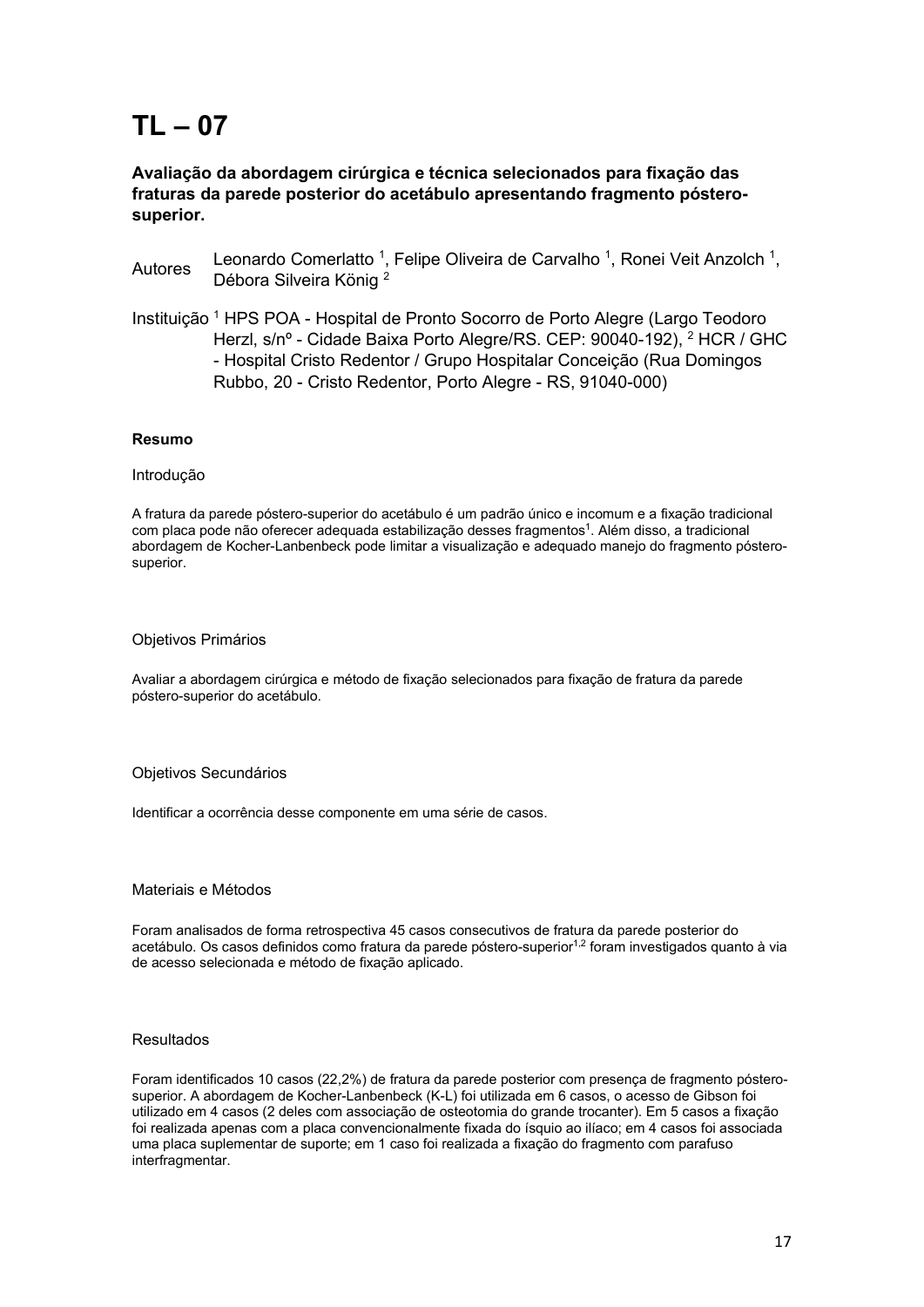Em 4 casos (40%) optou-se pelo acesso de Gibson, inclusive em 2 ocasiões com associação de osteotomia do grande trocânter, uma vez que tal abordagem permite um acesso facilitado ao fragmento póstero-superior. Em 5 casos (50%) a aplicação isolada da placa ao aspecto posterior do acetábulo não foi suficiente para manutenção da redução e adequada fixação do fragmento, sendo necessárias técnicas adicionais.

#### Conclusões e Apoio financeiro

Fraturas da parede póstero-superior do acetábulo podem exigir abordagens alternativas, bem como técnicas adicionais de fixação.

#### Palavras-chaves: trauma, acetábulo, fratura

#### Referências Bibliográficas

1. Sims S, Askam B. Supplemental Superior Buttress Plating for the Treatment of Posterosuperior Wall Acetabulum Fractures. J Orthop Trauma 2019;33:S27–S31 2. Letournel E, Judet R. Fractures of the Acetabulum, ed 2. New York, NY, Springer-Verlag. 1993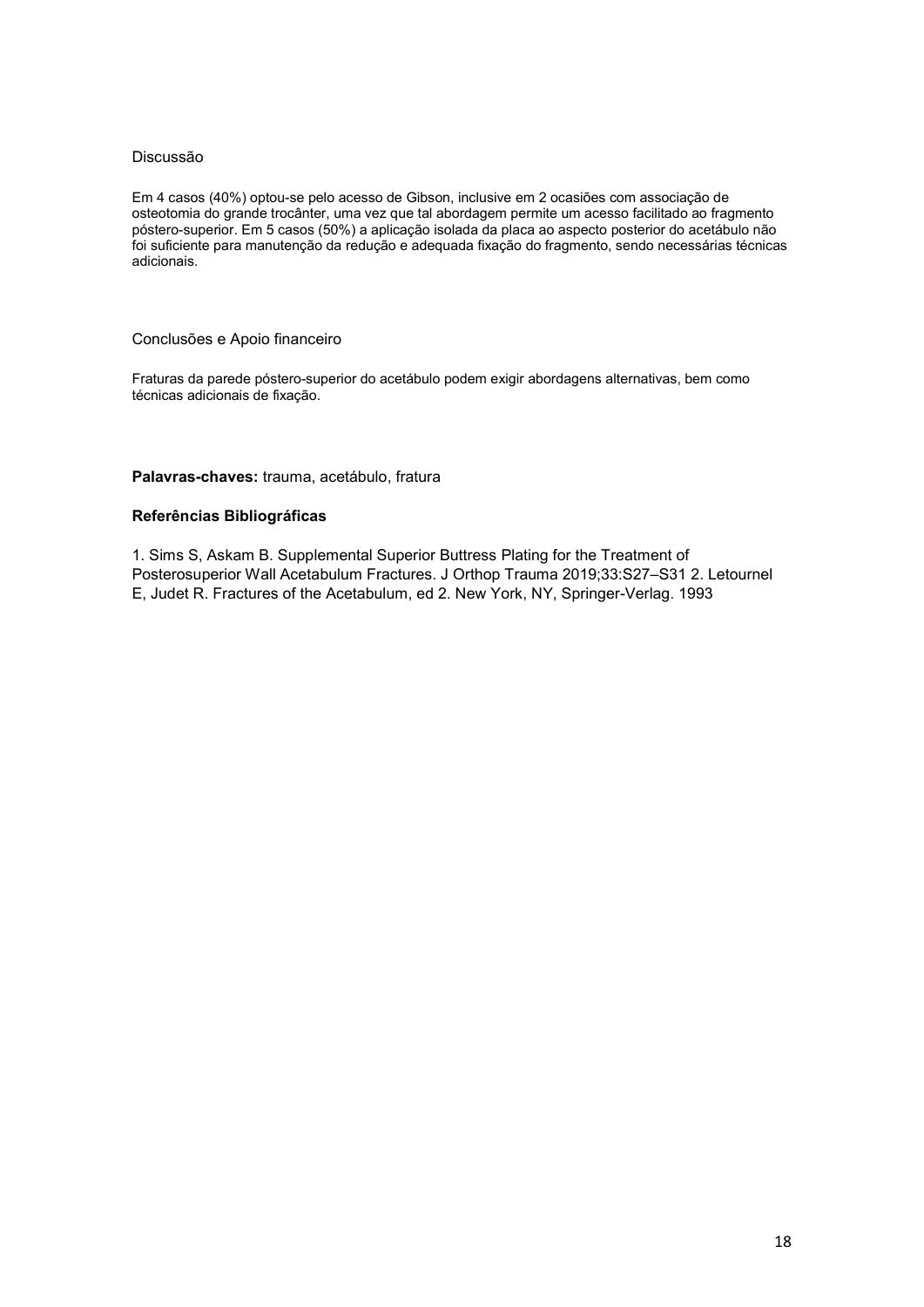### 20 anos de tratamento com ondas de choque para falhas na consolidação de fraturas

Autores PAULO KERTZMAN <sup>1</sup>

Instituição <sup>1</sup> SCSP - Santa Casa de São Paulo (rua santa casa sao paulo)

#### Resumo

Introdução

Neste trabalho vamos apresentar os resultados de 20 anos de utilização deste método de tratamento, analisar quais são os efeitos das ondas de choque nas falhas de consolidação, quando indicar, como realizar, quais as indicações e contraindicações e os resultados

#### Objetivos Primários

Avaliar a efetividade do tratamento com ondas de choque para a consolidação de falhas na consolidação.

Objetivos Secundários

Esclarecer as indicações, contra indicações, como é realizadoo tratamento e análise da literatura

#### Materiais e Métodos

Entre Janeiro de 2000 e Dezembro de 2020, tratamos 128 pacientes variando de 14 a 82 anos, 62% masculino e 38% femininos.

.Em cada sessão são aplicadas 3000 ondas com energia média e alta. A avaliação dos resultados foi feita com radiografias com um, 3 e 6 meses após a última sessão e foi considerado um bom resultado quando o osso estava consolidado em pelo menos 3 corticais, e o paciente reestabeleceu a função sem dor.

#### Resultados

 Os melhores resultados foram em metatarsos, tíbia e fêmur, tratados com 6 a 12 meses de evolução da fratura inicial.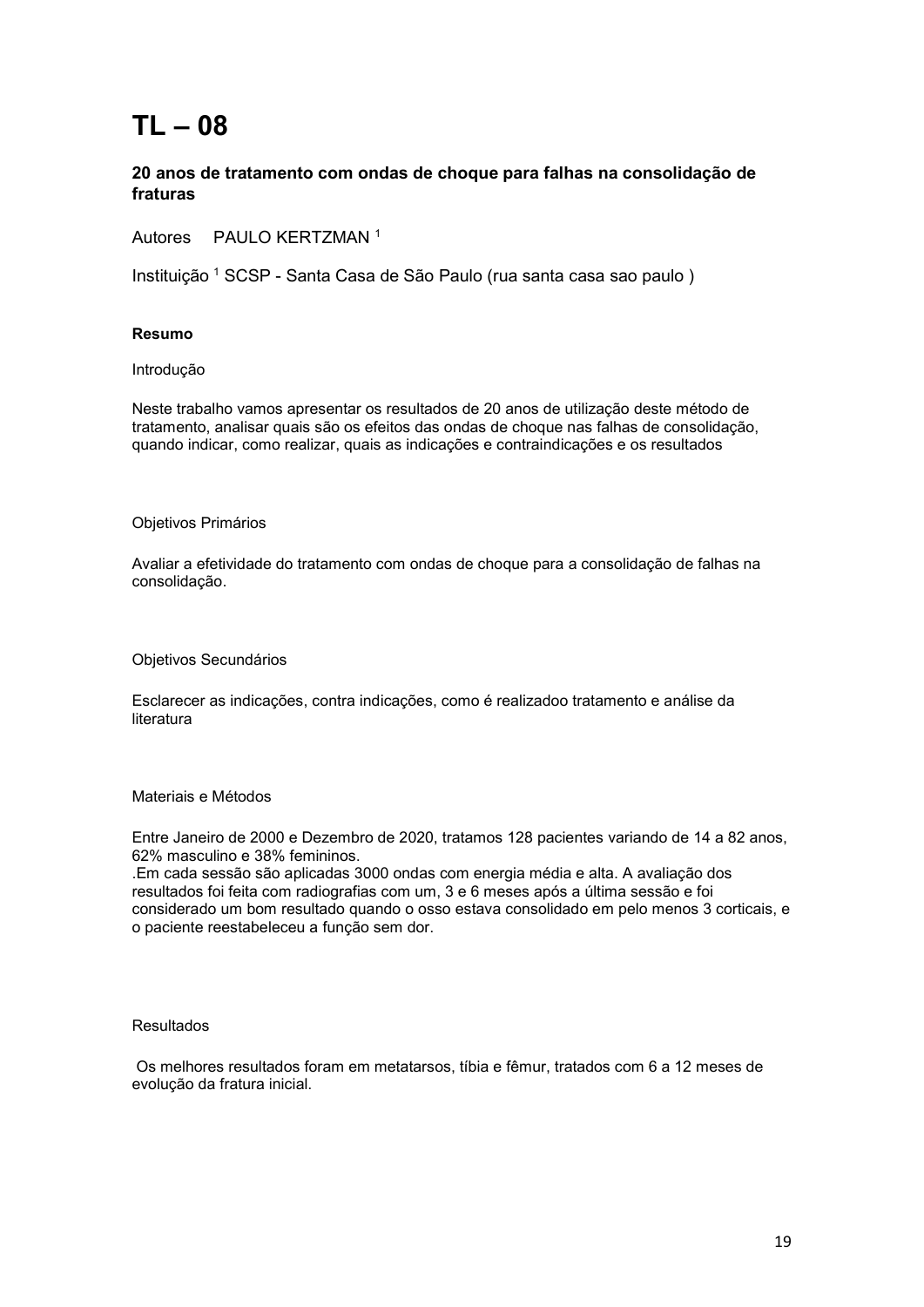A indicação é para casos de retardo de consolidação ou pseudartrose por falha biológica, quando o espaço entre os fragmentos nos ossos longos seja de até 5 mm e é necessário que haja estabilidade mecânica no foco da fratura.

 Há trabalhos de revisão simples e revisões sistemáticas da literatura confirmando a efetividade do uso das ondas de choque focais sugerindo que sejam realizados estudos controlados comparando com placebo e outras técnicas.

Conclusões e Apoio financeiro

Com 20 anos de experiência concluímos que é um tratamento efetivo e seguro.

Não há conflito de interesse nem suporte financeiro.

Palavras-chaves: ondas de choque, pseudartrose, schok wave, nonunion

#### Referências Bibliográficas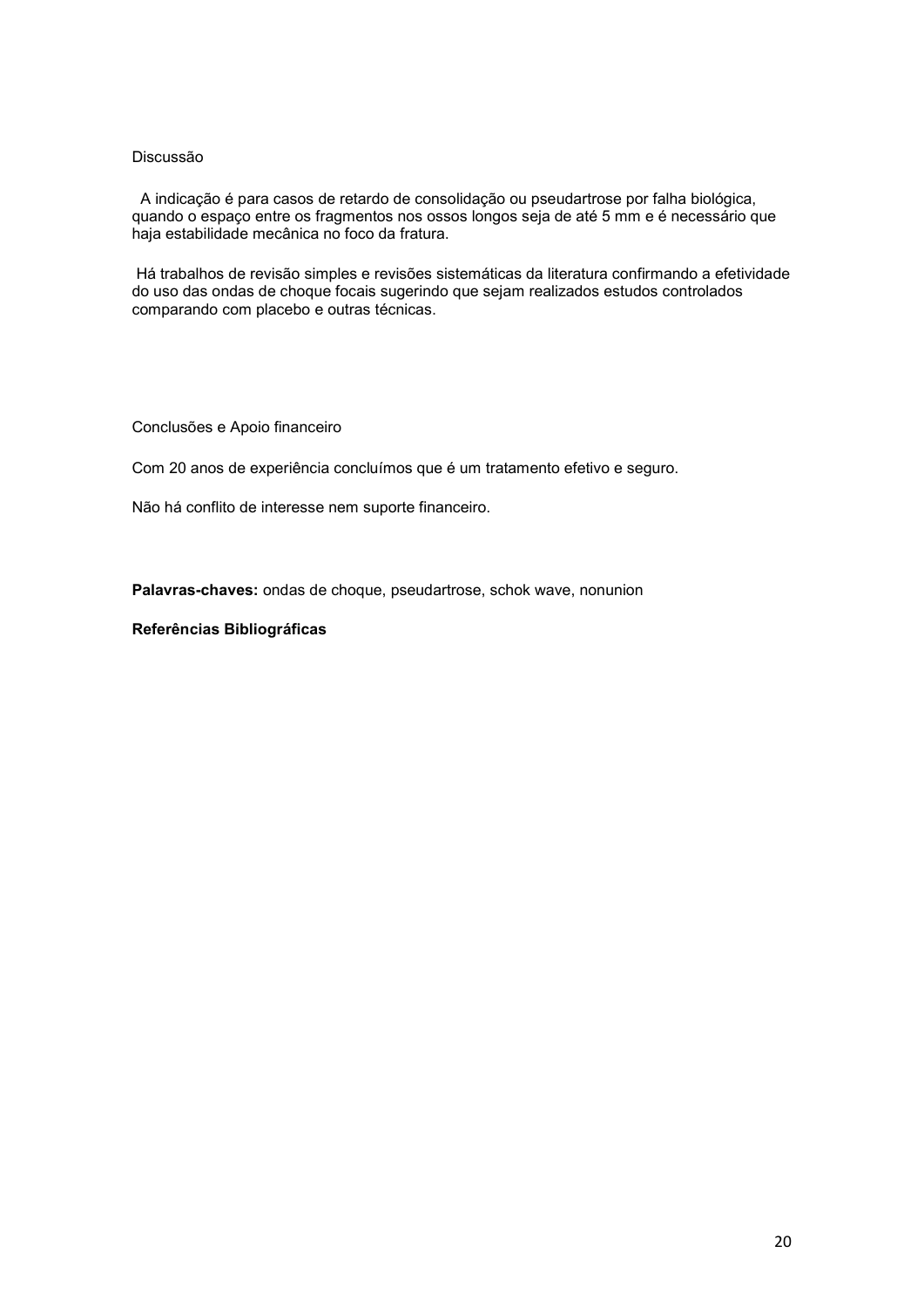## ESTUDO COMPARATIVO DE ALTERAÇÕES HEMODINÂMICAS ENTRE BLOQUEIO ANESTÉSICO FEMORAL E OPIÓIDES EM PACIENTES IDOSOS COM FRATURA REGIÃO PROXIMAL DO FÊMUR TRATADOS CIRURGICAMENTE.

- Autores MariaDenisia Dobashy <sup>1</sup>, Thomas Durigon <sup>1</sup>, Camile Dobashy <sup>1</sup>, Henrique<br>
Research Caradella Alvashian Fernandes <sup>1</sup>, Helis, Jarge Alvashian Fernandes <sup>1</sup> Paradella Alvachian Fernandes <sup>1</sup>, Helio Jorge Alvachian Fernandes <sup>1</sup>
- Instituição <sup>1</sup> IPS Instituto Prevent Senior (Rua Lourenço Marques, 158 Vila Olimpia, São Paulo, SP)

### Resumo

Introdução

A fratura de fêmur na região proximal em pacientes idosos associa-se a alterações hemodinâmicas que podem ser diminuídas com a utilização do bloqueio anestésico femoral no pronto socorro.Objetivo primário: Diminuição dasrepercussões hemodinâmicas em pacientes submetidos a bloqueio anestésico femoral Objetivo secundário: Avaliação da dor, delirium e tempo de internação.Método: Estudo prospectivo randomizado em 157 pacientes divididos em dois grupos: G1 submetido a bloqueio femoral e analgesia G2 a analgesia com morfina 2mg/h e sem bloqueio. Resultados: Avaliados 128 pacientes,27 do gênero masculino e 101 do gênero feminino, idade média 80 anos. A pressão arterial no G1 apresentou redução média de 15 mmhg, p< 0,05, redução da frequência cardíaca, saturação de oxigénio e necessidade de transfusão além de diminuir a dor, menor tempo de internação e de delirium. Discussão: O estresse cirúrgico associado a dor pode levar a alterações hemodinâmicas em pacientes idosos e a utilização do bloqueio femoral contribui para diminuir essas alterações hemodinâmicas e as repercussões clínicas decorrentes. Conclusões:O bloqueio femoral realizado no pronto socorro reduziu o sangramento intra-operatório, necessidade de transfusão sanguínea, diminuição da pressão arterial e melhor saturação de oxigênio. Secundariamente houve diminuição da dor,delirium e tempo de internação.

Objetivos Primários

Objetivos Secundários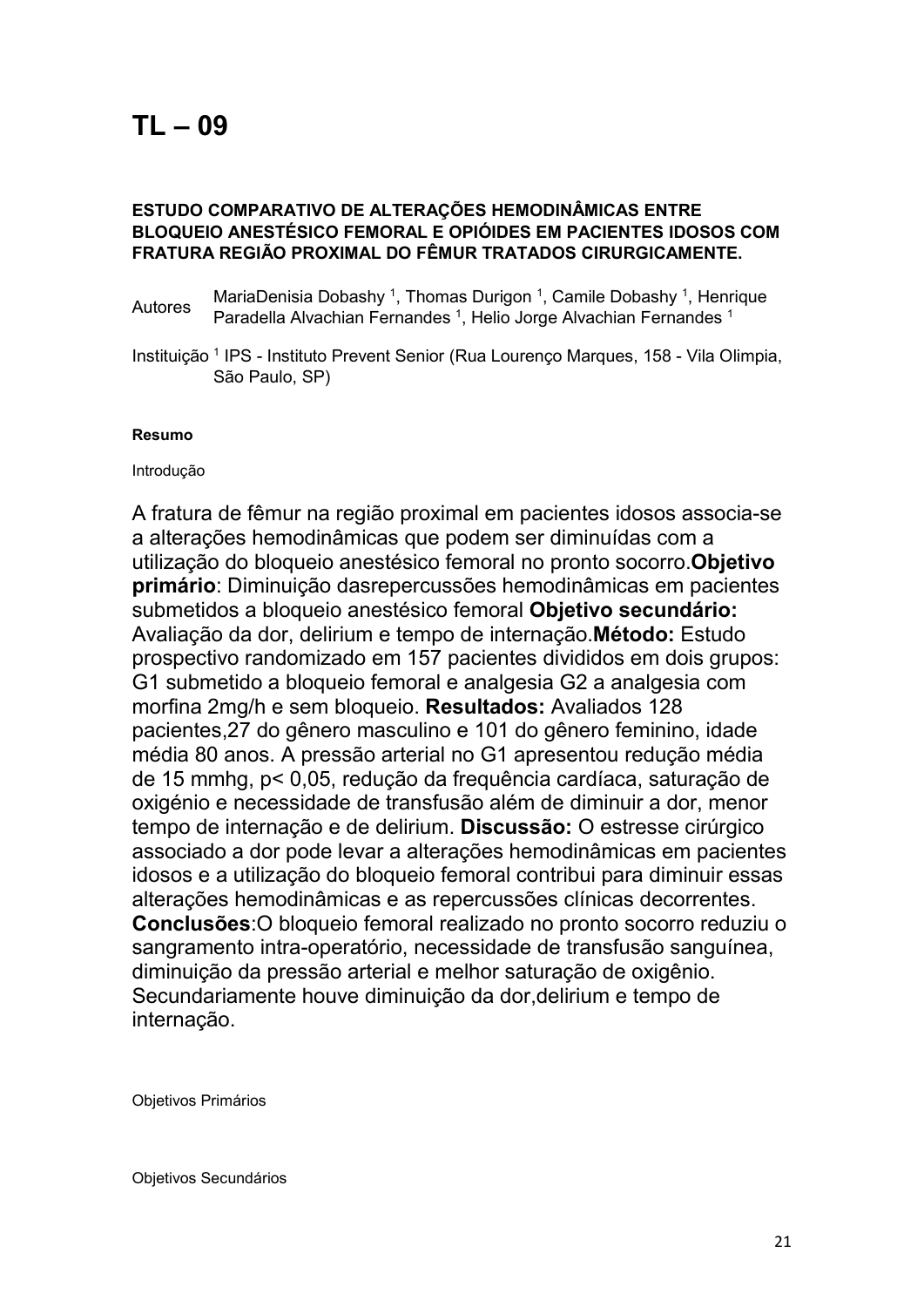Materiais e Métodos

Resultados

Discussão

Conclusões e Apoio financeiro

Palavras-chaves: Fratura de fêmur, Alterações hemodinâmic, Alterações hemodinâmicas, Dor

Referências Bibliográficas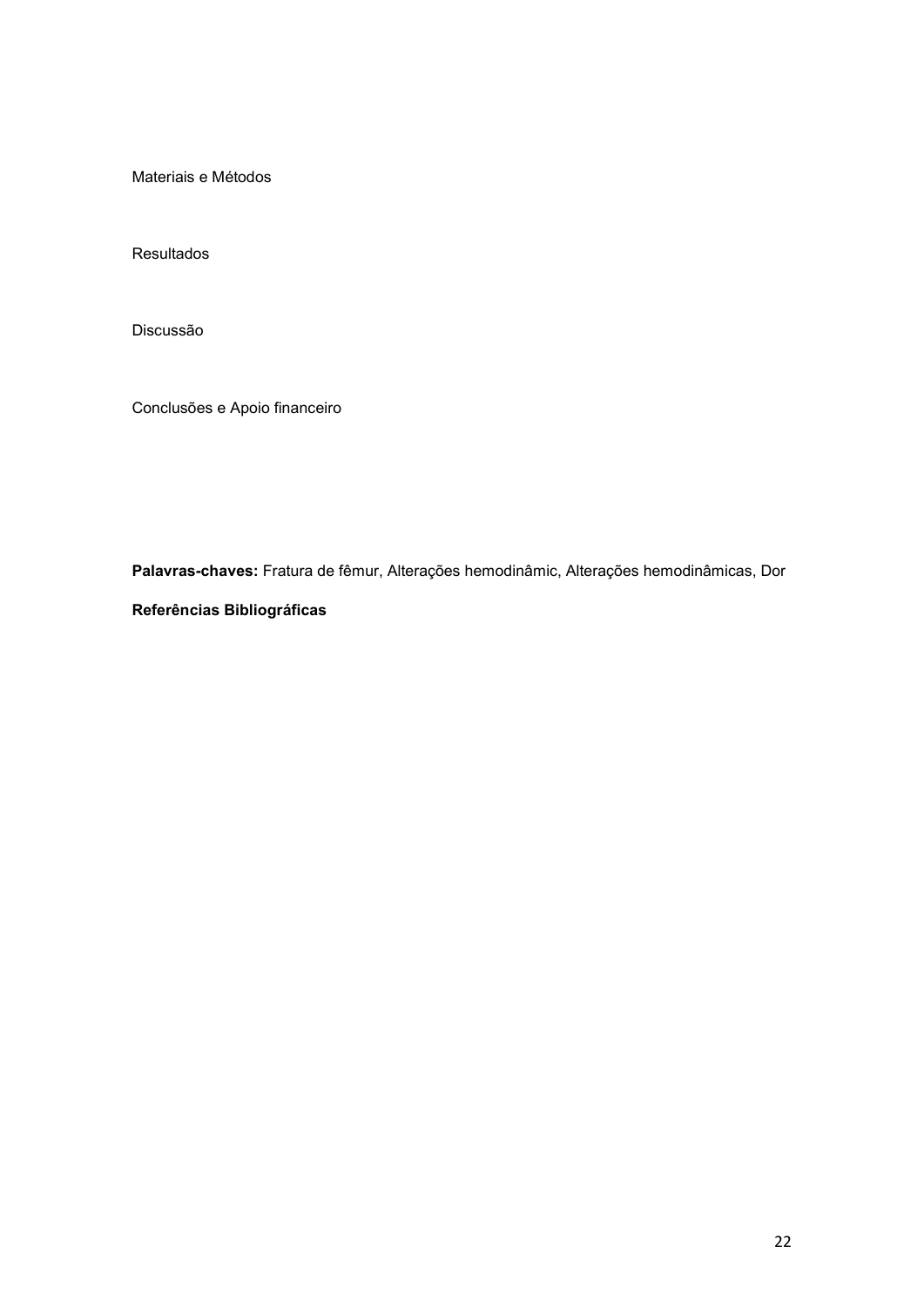## Impacto da utilização hastes com cement augmentation em pacientes submetidos a tratamento de fraturas transtrocanterianas de fêmur

- Marco Aurelio Silverio Neves<sup>1,2</sup>, Leandro Gregorut Lima <sup>1,2</sup>, Barbara Fialho Carvalho Sampaio <sup>1,2</sup>, Gustavo Rocha Santos <sup>1</sup>
- Instituição <sup>1</sup> ASM Arthron Serviços Médicos (Rua Dona Adma Jafet, 74. Cj 123, Bela Vista, São Paulo - SP), <sup>2</sup> FMUSP - Faculdade de Medicina da USP (Av. Dr Arnaldo, 455, Cerqueira Cesar, São Paulo - SP)

## Resumo

Introdução

O tratamento padrão para as fraturas transtrocanterianas instáveis do fêmur proximal é o uso das hastes céfalomedulares.

O uso de haste de fixação céfalomedular com o incremento da estabilização do parafuso utilizando a injeção de cimento ortopédico através do parafuso é uma ótima solução para aumentar a estabilidade da fixação e evitar os efeitos indesejados.

Objetivos Primários

Comprovar a eficácia do uso da Haste de Fêmur Proximal com a injeção de Cimento Ortopédico no parafuso proximal da cabeça femoral para evitar o efeito de Cut-Out em fraturas instáveis Transtrocanterianas de Fêmur Proximal.

Objetivos Secundários

Materiais e Métodos

Estudo de coorte prospectivo com pacientes com Fraturas Transtrocanterianas de Fêmur Proximal pela Classificação de Tronzo 3, 4 e 5.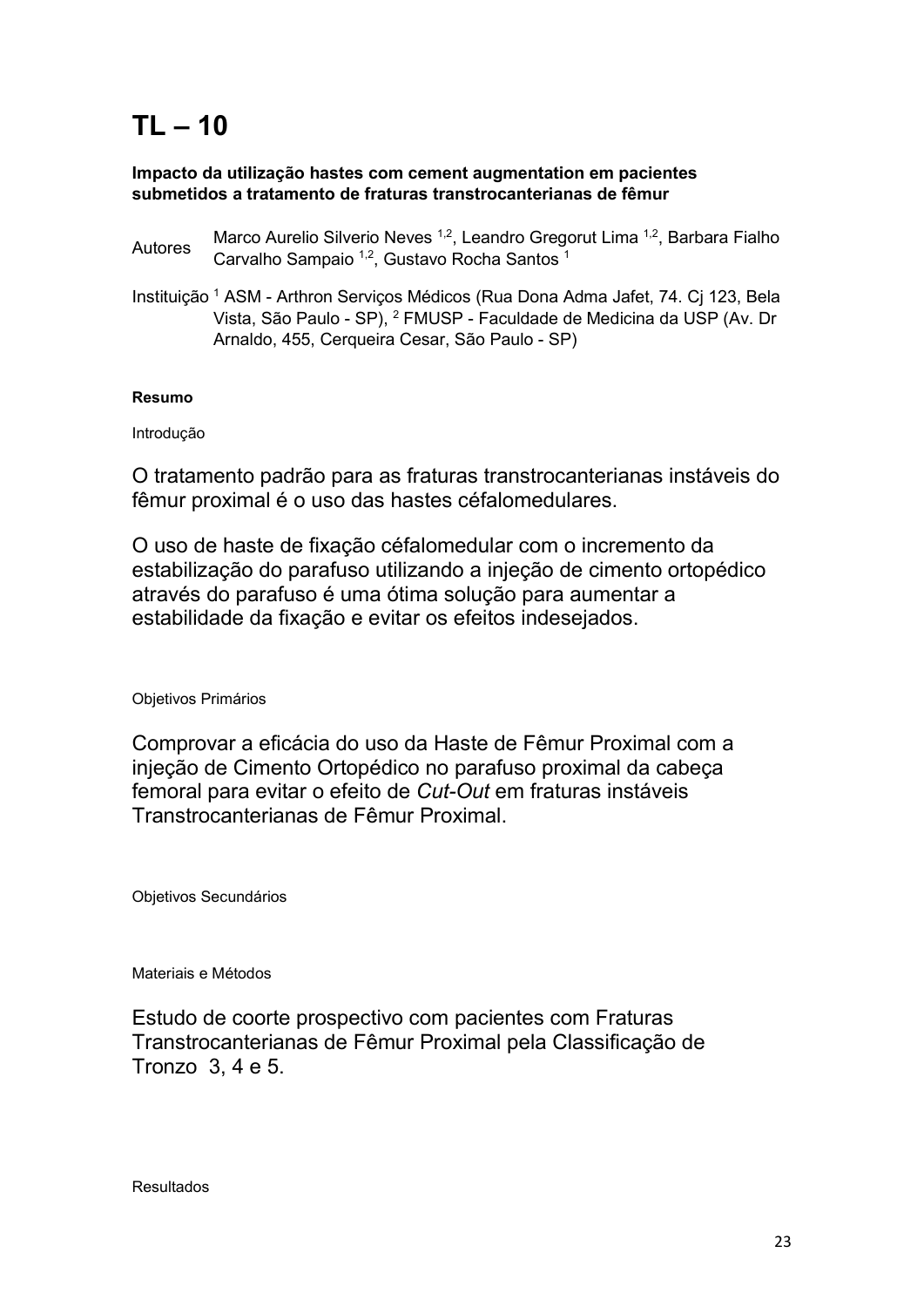22 pacientes foram submetidos à haste cefalomedular para fraturas intertrocantéricas randomizados em 11 pacientes com cimento e 11 pacientes sem cimento.

Tivemos uma prevalência de 95% de Tronzo 3 e 4,5% Tronzo 5.

Em 12 meses de acompanhamento houve um aumento significativos do HOOS Score para ambos os grupos com p<0,05, com resultado de 23 para 1 mês PO, 28 para 3 meses, 36 para 6 meses e 40 para 12 meses PO.

Nenhuma complicação como *cut-out* ou *cut-through* foi observada nos pacientes em nenhum dos grupos.

Discussão

Este estudo corrobora com a crescente evidência de que a cimentação no tratamento de fraturas Transtrocanterianas em má qualidade óssea adiciona uma quantidade significativa de estabilidade na fixação osso-implante.

Conclusões e Apoio financeiro

Ambas as técnicas cirúrgicas não apresentaram diferenças estatísticas nos acompanhamentos de 1,3, 6 e 12 meses PO.

Não houve nenhum caso de Cut-Out ou Cut-Throught em ambos os grupos pesquisados.

Não houve nenhum caso de necrose no grupo cimento do estudo

Palavras-chaves: fratura transtrocanteriana, haste céfalomedulare, cut-out, cut-through, cement augmentation

#### Referências Bibliográficas

Kannus P, Parkkari J, Sievanen H,Heinonen A, Vuori I, Jarvinen M. Epidemiology of hip fractures. Bone. 1996;18(1 suppl): 57S-63S Lu Y, Uppal HS. Hip Fractures: Relevant Anatomy, Classification, and Biomechanics of Fracture and Fixation. Geriatr Orthop Surg Rehabil. 2019 Jul Lu Y, Uppal HS. Hip Fractures: Relevant Anatomy, Classification, and Biomechanics of Fracture and Fixation. Geriatr Orthop Surg Rehabil. Patel SH, Murphy KP. Fractures of the proximal femur: correlates of radiological evidence of osteoporosis. Skeletal Radiol. 2006 Apr;35(4):202-11. doi: 10.1007/s00256-005-0065-1. Epub 2006 Feb 10. PMID: 16470396.. Lu Y, Uppal HS. Hip Fractures: Relevant Anatomy, Classification, and Biomechanics of Fracture and Fixation. Geriatr Orthop Surg Rehabil. 2019 Jul. Sollmann N, Löffler MT, Kronthaler S, Böhm C, Dieckmeyer M, Ruschke S, Kirschke JS, Carballido-Gamio J, Karampinos DC, Krug R, Baum T. MRI-Based Quantitative Osteoporosis Imaging at the Spine and Femur. J Magn Reson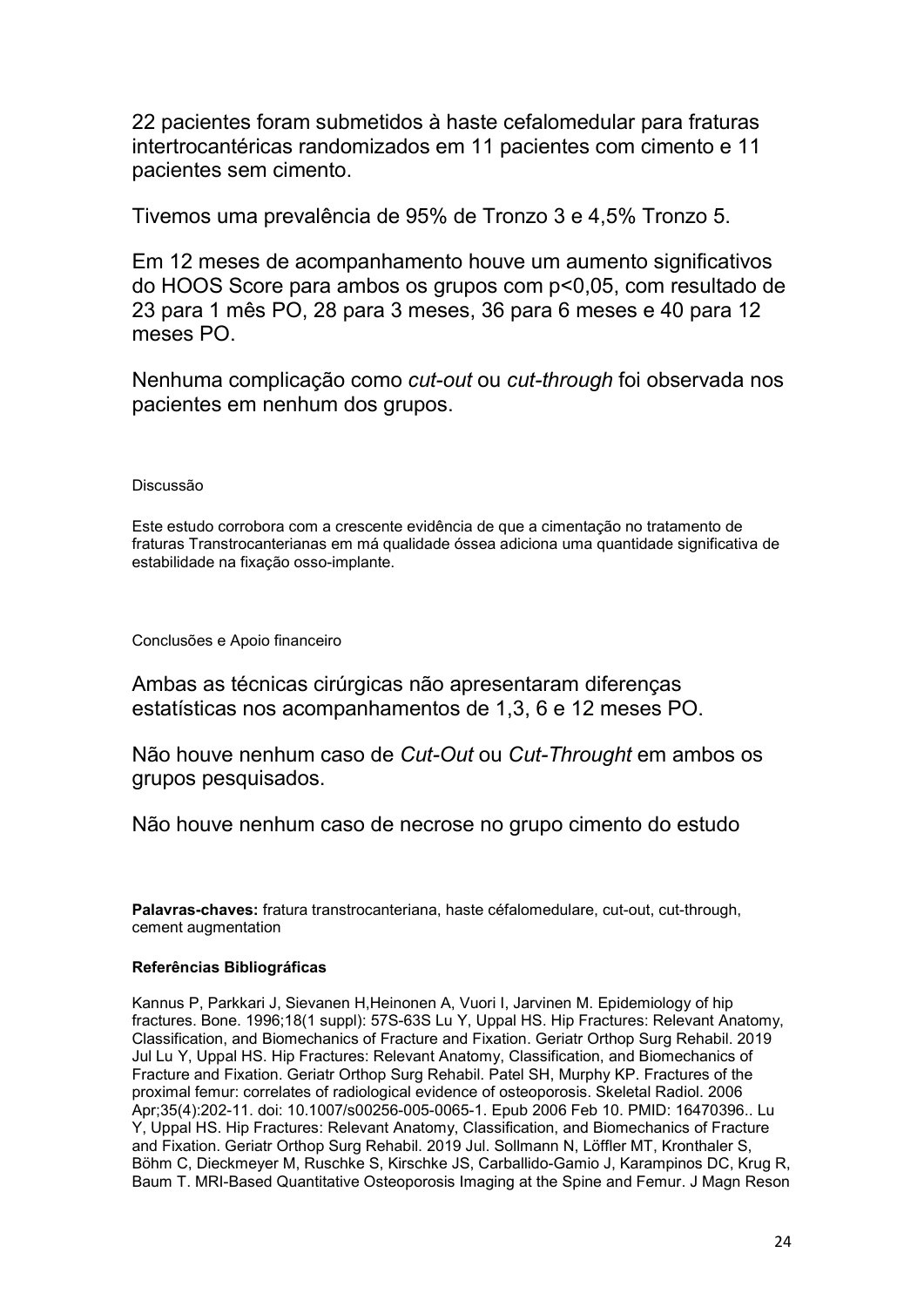Imaging. 2021 Jul;54(1):12-35. doi: 10.1002/jmri.27260. Epub 2020 Jun 25. PMID: 32584496. Mattos CA, Jesus AA, Floter Mdos S, Nunes LF, Sanches Bde B, Zabeu JL. Reproducibility of the Tronzo and AO classifications for transtrochanteric fractures. Rev Bras Ortop. 2015 Aug 15;50(5):495-500. doi: 10.1016/j.rboe.2015.08.002. PMID: 26535193; PMCID: PMC4610990. Lu Y, Uppal HS. Hip Fractures: Relevant Anatomy, Classification, and Biomechanics of Fracture and Fixation. Geriatr Orthop Surg Rehabil. 2019 Jul. Cheng YX, Sheng X. Optimal surgical methods to treat intertrochanteric fracture: a Bayesian network meta-analysis based on 36 randomized controlled trials. J Orthop Surg Res. 2020 Sep 10;15(1):402. doi: 10.1186/s13018- 020-01943-9. PMID: 32912279; PMCID: PMC7488409. Lu Y, Uppal HS. Hip Fractures: Relevant Anatomy, Classification, and Biomechanics of Fracture and Fixation. Geriatr Orthop Surg Rehabil. 2019 Jul.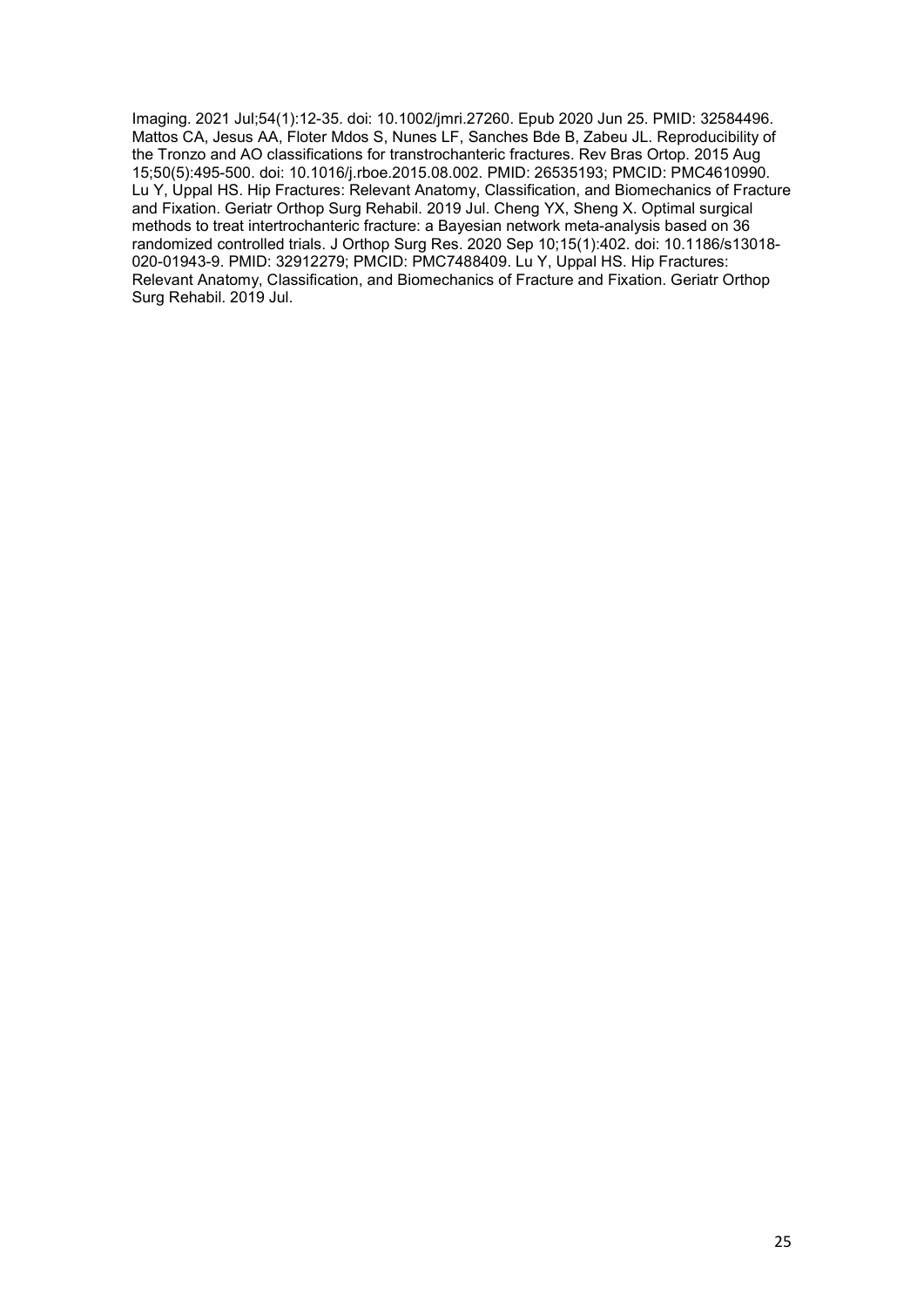### A 6.5MM CANULATED SCREW MAY NOT FIT IN UP TO 1/3 OF PATIENTS TREATED PERCUTANEOUSLY FOR ANTERIOR COLUMN ACETABULAR FRACTURE

Autores Uheyna Gancedo Ruzon <sup>1</sup>, Christiano Saliba Uliana <sup>1</sup>, Gabriel Canto Tomazini <sup>1</sup>, Marcelo Abagge <sup>1</sup>, Weverley Valenza <sup>1</sup>, Jose Marcos Lavrador Filho<sup>1</sup>, Mariana Mizerkolski<sup>1</sup>, Rafael Eduardo Garcia<sup>1</sup>

Instituição <sup>1</sup> CHT - Hospital do Trabalhador (Curitiba- Pr)

#### Resumo

#### Introdução

A fixação percutânea das fraturas acetabulares está associada a dificuldades relacionadas ao domínio da técnica e ao perfil da anatomia de cada paciente e etnia.A análise antropométrica da coluna anterior acetabular nos seus três eixos auxilia na determinação do diâmetro do implante, comprimento e angulação consoante às variações do canal ósseo.

#### Objetivos Primários

Desenvolver um método que permita a análise antropométrica da coluna anterior do acetábulo no intuito de permitir que o cirurgião ortopédico possa planejar a correta dimensão do implante a ser utilizado para a fixação percutânea.

#### Objetivos Secundários

Avaliar qual porcentagem da amostra possui corredores de segurança com espaço menor do que 6.5mm.

#### Materiais e Métodos

A partir detomografias de 110 pacientes, foram desenvolvidas 3 medidas para análise antropométrica. Duas medidas referentes aos pontos de constrição determinam o diâmetro máximo do parafuso. A terceira medida fornece dados em relacão ao comprimento maximo do implante.

#### Resultados

A medida 01 teve valor médio de 8,12mm. A medida 02 teve valor médio de 7,29mm. A medida 3 apresentou valor médio de 109,53 mm. A medida 01 foi menor que 6,5mm em 22,5% dos pacientes. A medida 02, foi menor que 6,5mm em 35% dos pacientes.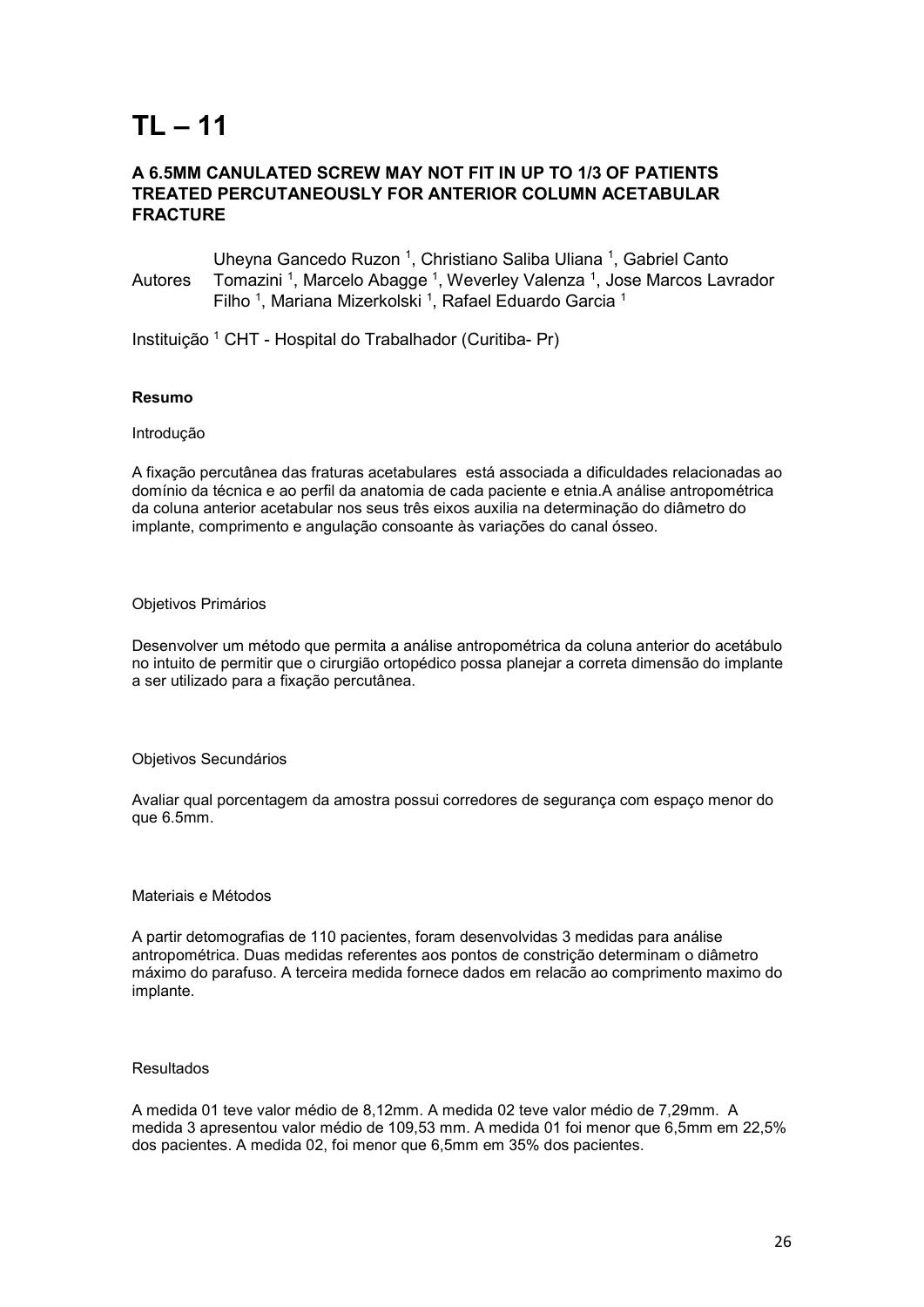As secções antropométricas referidas neste estudo e em outras pesquisas prévias suportam a hipótese de que os diâmetros encontrados nestes estreitos podem variar de acordo com o gênero e grupo étnico-populacional. Em uma população brasileira, 35% dos pacientes tem corredores de segurança cujas dimensões não comportam parafusos de 6,5mm.

#### Conclusões e Apoio financeiro

Este estudo propôs a avaliação da anatomia da coluna anterior acetabular através de cortes tomográficos convencionais. Em 35% dos casos, um parafuso percutâneo de 6.5mm violaria a cortical óssea do corredor de segurança.

Nao houve apoio financeiro.

Palavras-chaves: fratura acetábulo, fixação percutânea, acetábulo, coluna anterior, trauma

#### Referências Bibliográficas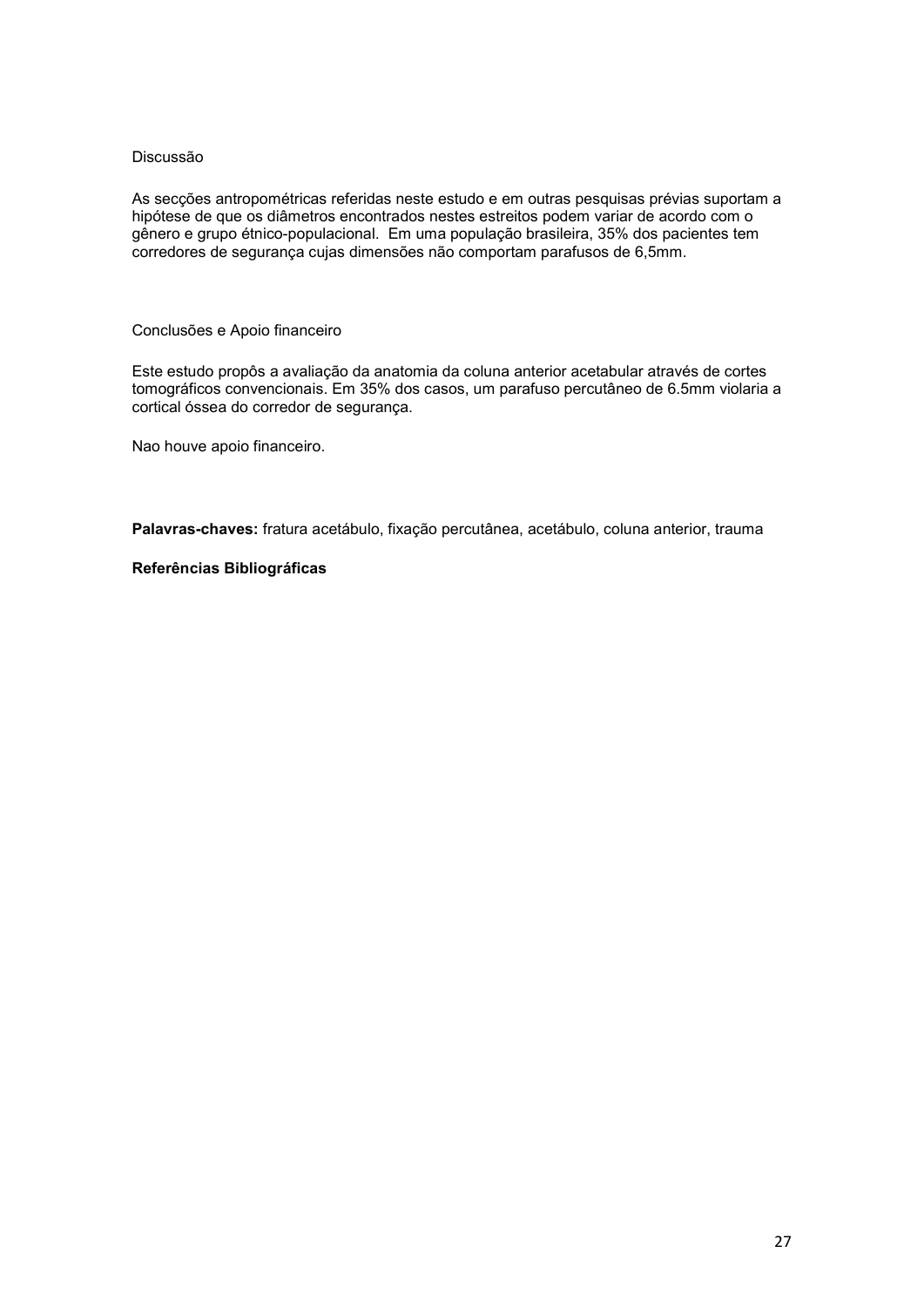## Augmentation plating leaving the nail in situ is an excellent option for treating femoral shaft nonunion after IM nailing: a multicentre study

Autores CHRISTIANO SALIBA ULIANA<sup>1</sup>, Fernando Bidolegui<sup>2</sup>, Kodi Edson Kojima <sup>4</sup>, Vincenzo Giordano<sup>3</sup>

Instituição <sup>1</sup> CHT - HOSPITAL DO TRABALHADOR (CURITIBA-PR), <sup>2</sup> HSL -HOSPITAL SIRIO LIBANES (BUENOS AIRES), <sup>3</sup> HMC - HOSPITAL MIGUEL COUTO (RIO DE JANEIRO-RJ), <sup>4</sup> HMFMUSP - FACULDADE DEMEDICINA-HC-USP (SAO PAULO-SP)

#### Resumo

#### Introdução

In recent years, plate augmentation over a retained intramedullary nail has been shown to be an effective option for managing femur fracture nonunions because it improves the biomechanical environment of the fracture site without causing additional biological damage.

#### Objetivos Primários

We present outcome data from 22 consecutive patients treated with plate augmentation for femoral shaft nonunion leaving the nail in situ.

Objetivos Secundários

#### Materiais e Métodos

22 consecutive patients with femoral shaft aseptic nonunion after IM nailing were treated with plate augmentation over a retained nail at four different institutions. Nonunion was categorized based on its anatomical location and was classified according to the Weber and Cech classification. Patients were assessed clinically and radiographically to measure the healing of nonunion sites. The time to fracture union and complications were recorded.

#### Resultados

One site location was supra-isthmic, 12 were isthmic, and 9 were infra-isthmic. There were 10 cases of vascular nonunion and 12 cases of avascular nonunion. Bone union was achieved in 19 patients after augmentation plating with an average follow-up of 23.5 months (12–51 months). Excellent and good clinical results were observed in all patients. There was no plate or screw breakage, and no patient developed infection.